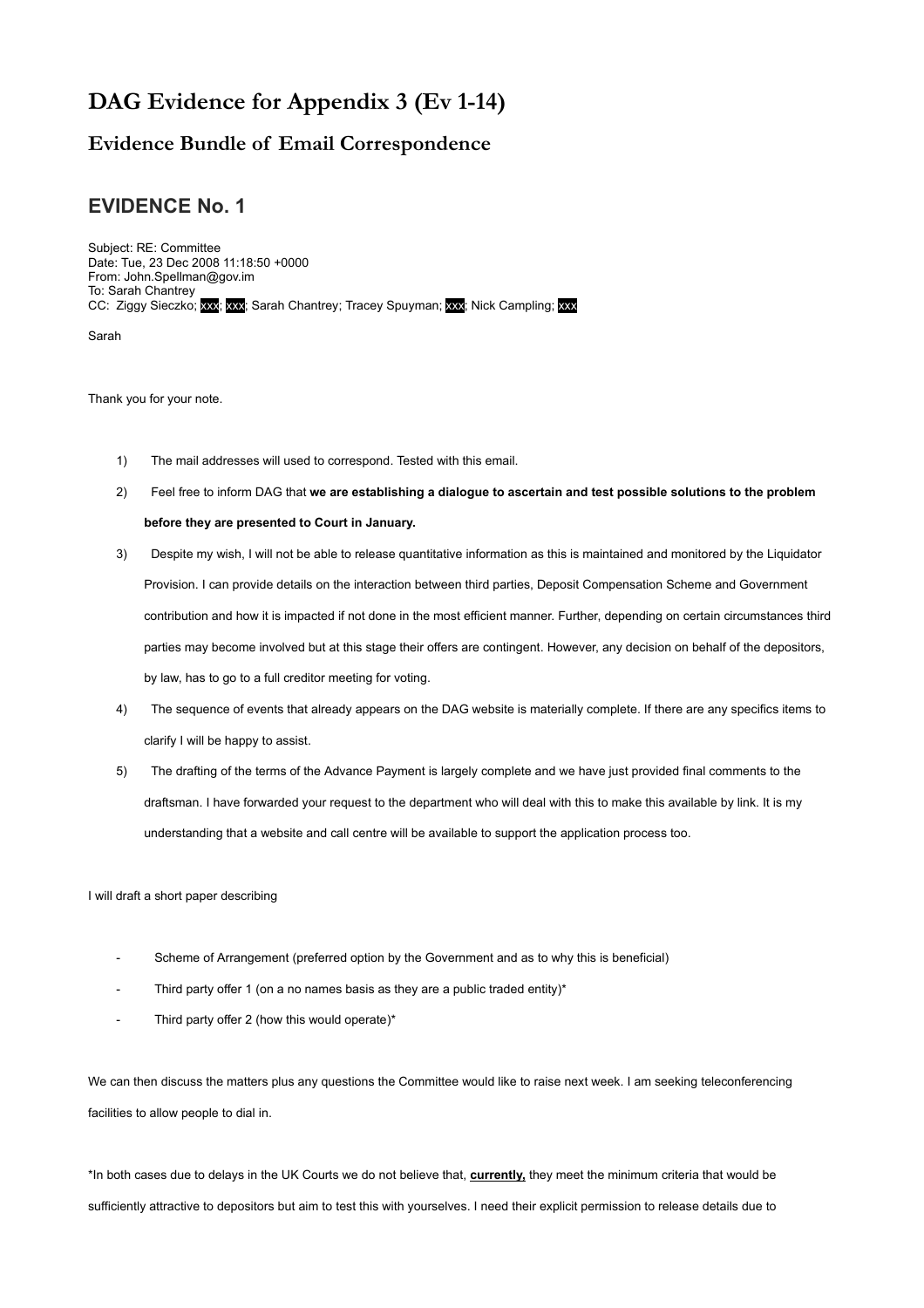commercial sensitivity.

Regards

John Spellman

Director

Financial Services Division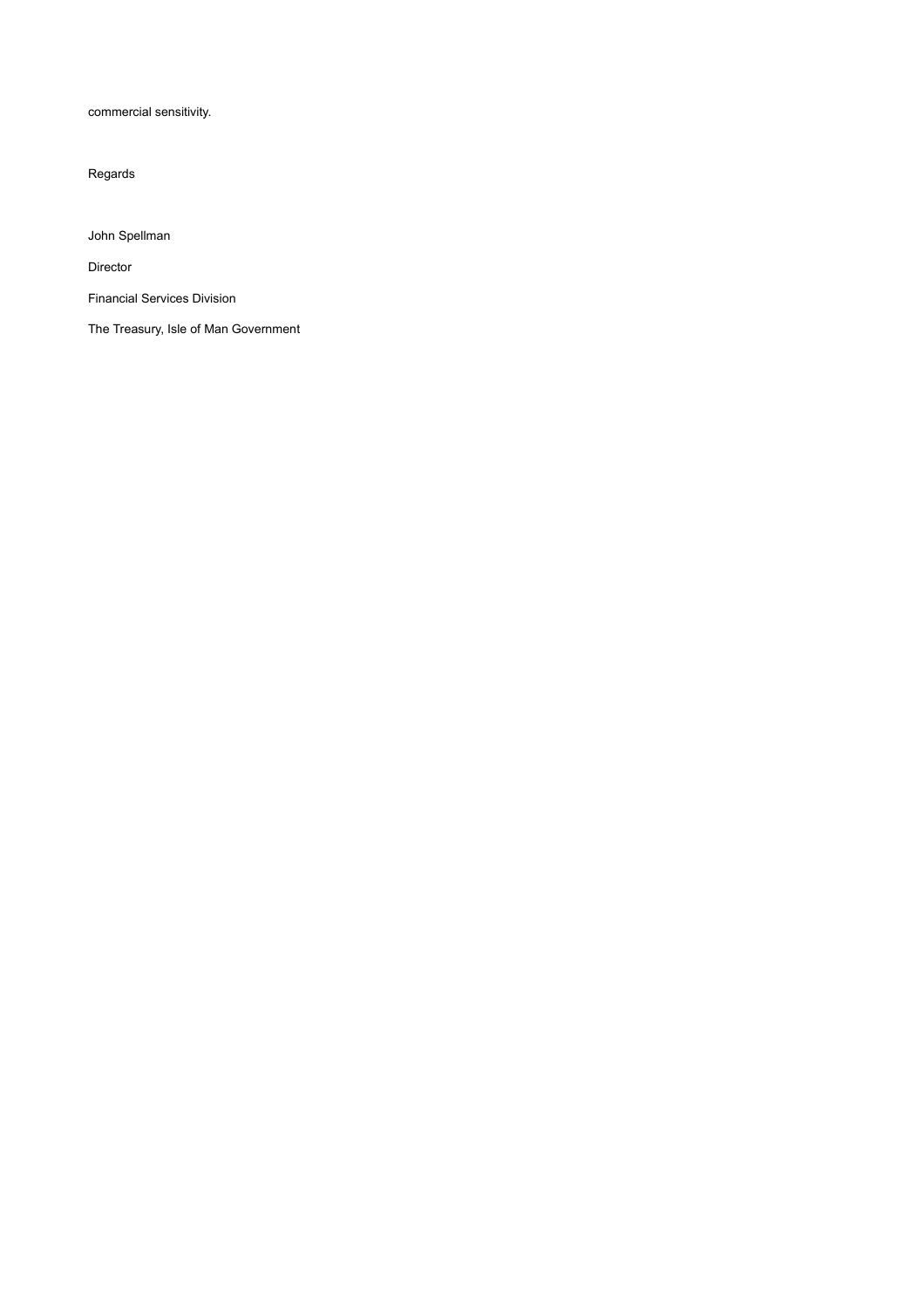**From:** Sarah Chantrey **Sent:** 23 December 2008 10:35 **To:** Spellman, John

**Subject:** committee

John

Following you discussion with Ziggy yesterday, below are contact emails for the proposed committee. Are we to inform the DAG that the committee has been collated and for what purpose at this stage? Could we also ask that on receipt of the framework of proposals we also receive the information to substantiate the proposals in order for us to make informed decisions?

On a separate note, you mentioned that you would be making available some documentation of some sort to explain fully the sequence of events for the DAG, are you still able to provide this? Additionally we discussed the possibility of the claim forms for the £1k payout being accessible via the DAG site, again is this something you wish to pursue?

Best regards

Sarah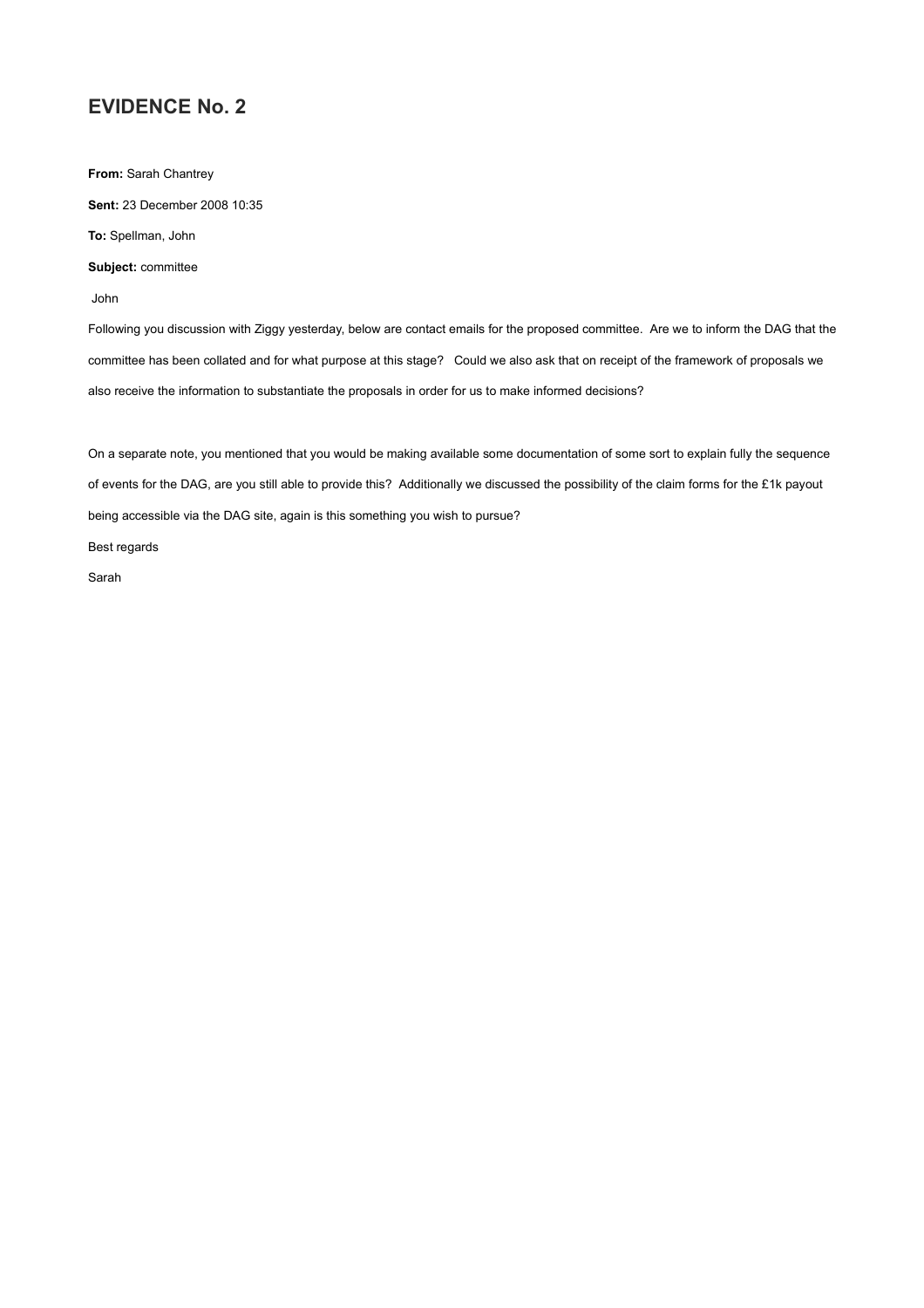Subject: RE: Skype call 4pm Date: Tue, 30 Dec 2008 16:12:53 +0000 From: John.Spellman@gov.im To: Ziggy Sieczko; xxx; Sarah Chantrey CC:xxx; xxx; xxx; Nick Campling; Tracey Spuyman

All

Tracey / Ziggy – I note your comments.

I am sorry that you feel so suspicious already. I am attempting to manage your expectations rather than have them raised falsely. This is a dialogue which we are very keen to engage in and will / are doing our best despite a multitude of barriers. I am trying to manage your expectations and assist your case not hinder. As a qualified banker and a qualified accountant I feel I can and sincerely would like to try.

Despite your criticism / cynicism I am still happy to take the call.

Regards

John Spellman

Director

Financial Services Division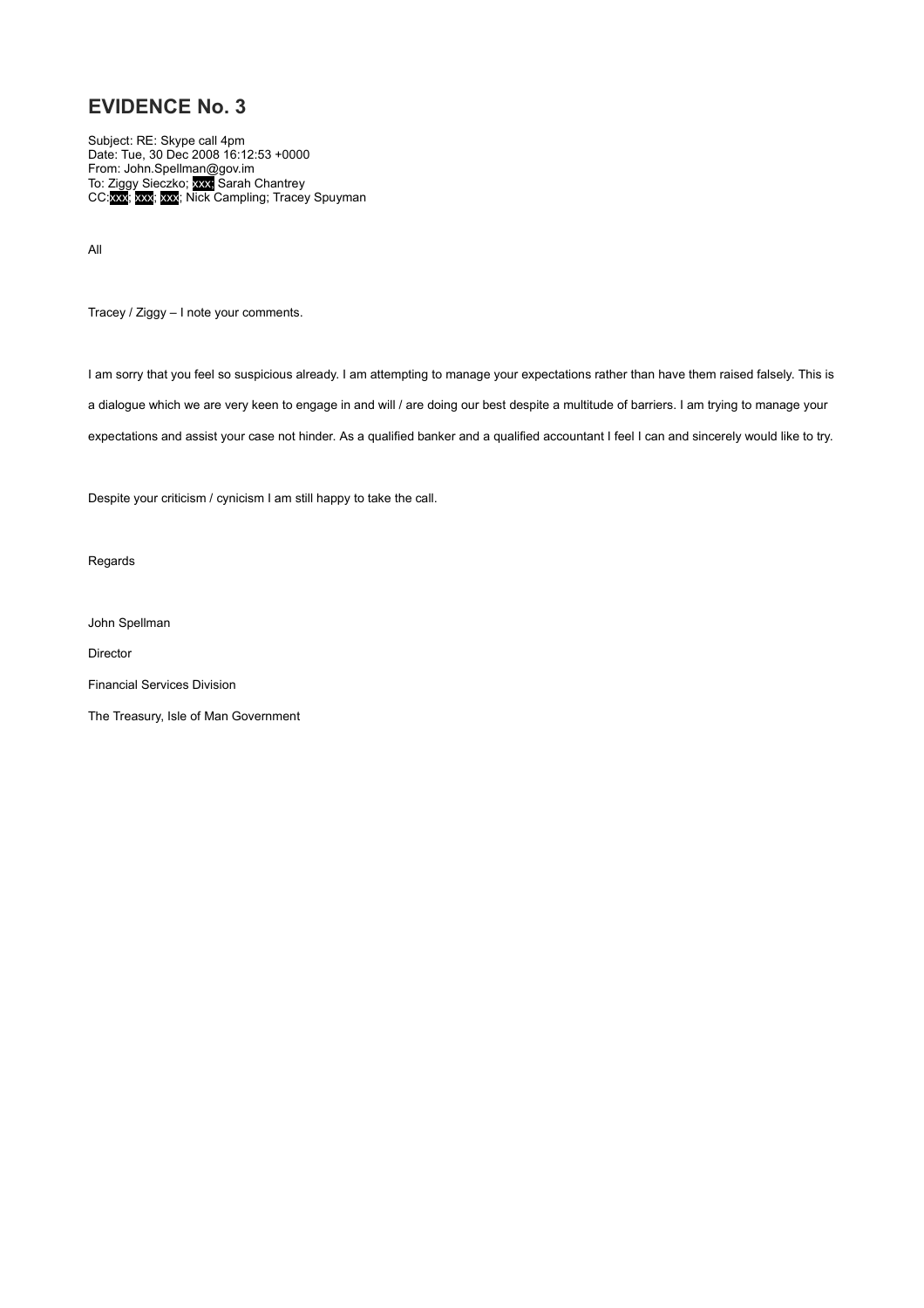Subject: RE: Discussion Document Date: Tue, 30 Dec 2008 17:25:41 +0000 From: John.Spellman@gov.im To: Ziggy Sieczko;xxx; Sarah Chantrey CC: xxx; xxx; xxx; Nick Campling; Tracey Spuman

All

I have finished with the Attorney General and have agreed on the clarifications that he wanted. See attached.

I understand that the conspiracy theorists are on over drive. There is a great deal of misinformation circulating on this matter which I would like to address during the call and later calls. Some of which the Attorney General and IOMG has been investigating on behalf of the depositors in an effort to resolve the position. For example,

- I cannot find any reference in the FSA order to use anti terrorist laws KSF it was normal Banking Act powers,
- there appears to be no sealed orders rather the actual order contains the normal restrictions placed by any UK Court on general public (with no interest) access,
- the surplus asset statement issued by the UK Administrator is misleading as it is book values not realisable values, etc.

This is not legal advice rather my observations after research.

However, there is no way in the Isle of Man that any depositors' rights can be altered without it being voted on by all.

Regards

John Spellman

Director

Financial Services Division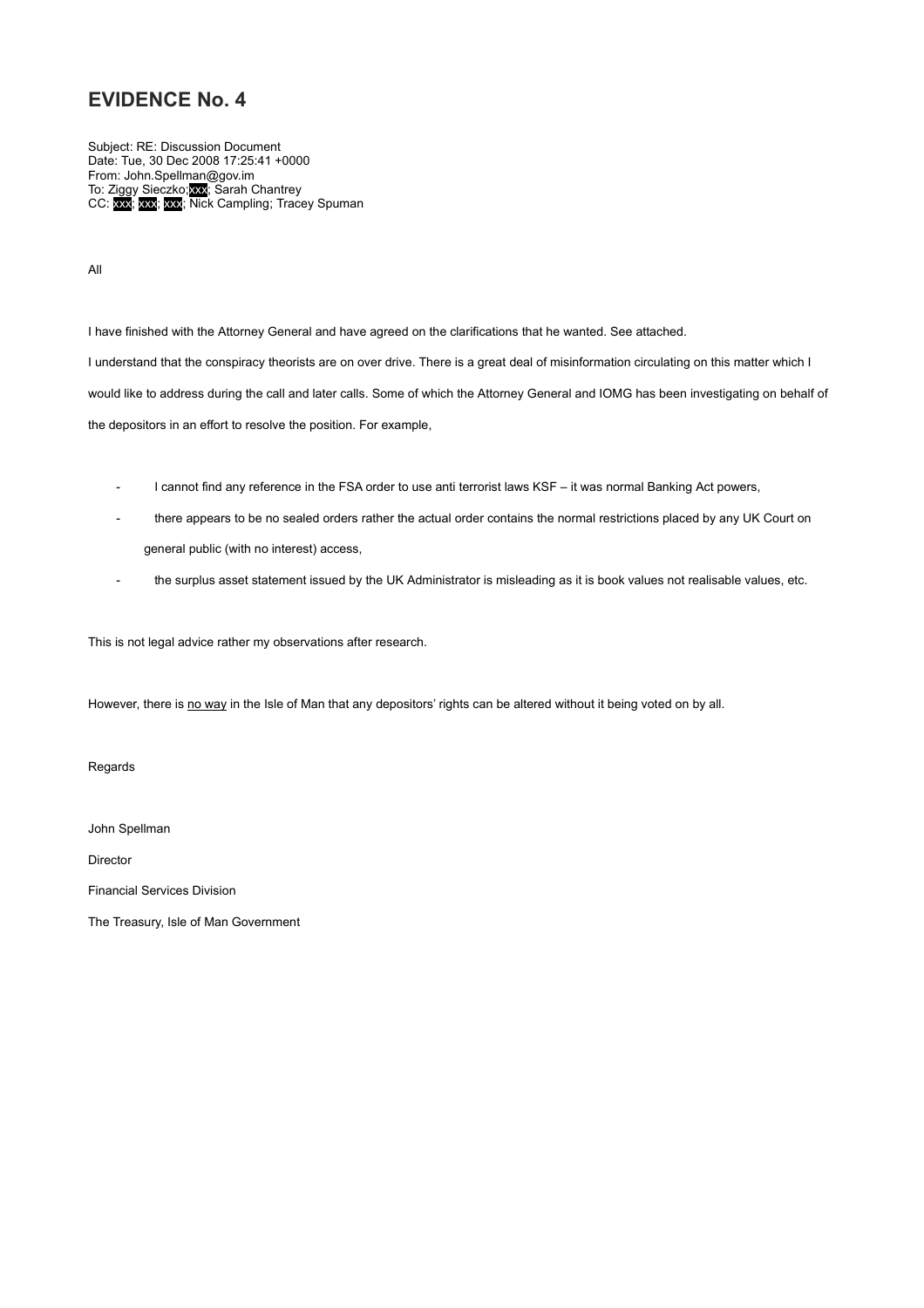Subject: RE: Discussion Document Date: Fri, 2 Jan 2009 11:03:21 +0000 From: John.Spellman@gov.im To: Ziggy Sieczko; xxx m; Sarah Chantrey CC: xxx; xxx; xxx; Nick Campling; Tracey Spuyman

All

Further to our conversation on Tuesday evening, I would be happy to answer any questions that have been raised as a result of or subsequently to telephone call.

Just to confirm from our call:

1) It is part of the parameters of the Scheme that those covered by the DCS will be covered as they would have been under the DCS but accelerated as intended, if possible.

2) The IOMG has offered to provide assistance of up to GBP150m to the DCS. The DCS covers ALL insolvencies during the period which, however unlikely, we are required to plan for. However, there are addtional fundamental reasons why the DCS, though fit for purpose, is not the best solution to meet expectations of depositors in KSF **BUT** we are keen to find a better way through. I am happy to meet with representatives to go through the specific legal clauses that create the challenges in order that the DAG can better understand why we are suggesting this.

3) If the DCS is called then the planning is already underway (and largely in place) to enact it should the Depositors wish to reject a Scheme of Arrangement.

I am meeting with Alix & Partners on Monday to progress thinking on the precise details of the scheme of arrangement and am keen to build in any expectations and / or challenges from yourselves. Or indeed, if you wish me to progress this at all.

I am meeting with the Insurance Companies next week to have the same conversation as we had Tuesday (though have met with a few informally already). I need to feed back to potential bidders, should the CDs be recovered in time, as to whether it is worth them progressing their offers. Your feedback in advance of these will directly shape the conversations.

I am available later today or from Monday.

Regards

John Spellman

Director

Financial Services Division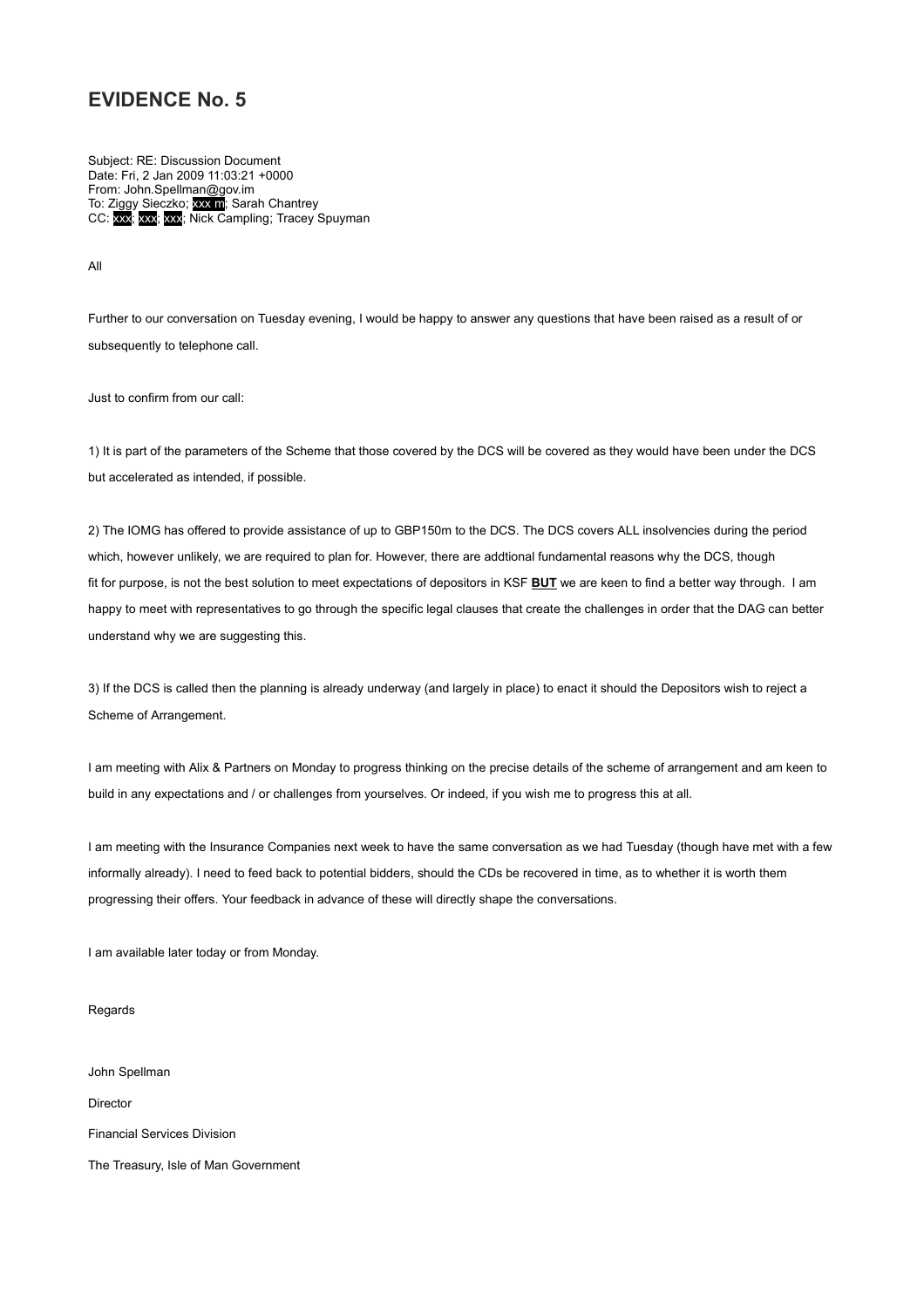Subject: RE: Discussion Document Date: Fri, 2 Jan 2009 17:52:09 +0000 From: John.Spellman@gov.im To: Nick Campling CC: xxx; xxx; xxx; Tracey Spuyman; xxx; Ziggy Sieczko; xxx; Sarah Chantrey

See below.

Regards

John Spellman

Director

Financial Services Division

The Treasury, Isle of Man Government

**From:** Nick Campling **Sent:** Fri 1/2/2009 4:47 PM **To:** Spellman, John

**Cc:** xxx ; xxx; xxx; Tracey Spuyman; xxx; Ziggy Sieczko; Sarah Chantrey; Nick Campling

#### John

Below are some early questions/requests for clarification which will help us consider your discussion document further. Perhaps we should also consider meeting face to face at the earliest opportunity to keep the momentum going on these discussions. London may be best since it would enable you to meet those members you do not know already.

JS: I am happy to fly to London to discuss. Please provide possible days next week.

Why is recovery of funds in KSFLondon, being the largest proportion of assets held by KSFIOM, seemingly being given lower priority than pursuit of the CoD as witnessed by the legal forces being employed to recover the same? Understand the comment regarding 'pursuing certainty' but given the fact that nothing further can be done with CoD until a court hearing, what is being done to gain representation/access to the funds in London?

JS: As discussed on the call, all appropriate actions are already underway. Namely:- NDA and communication with E&Y (LP), appointment of QC (LP), representations to UK Treasury for clarity (IOMG), submissions to the Treasury Select Committee (IOMG), communication with Ministry of Justice (IOMG), Press coverage (IOMG), liaison with front benchers (IOMG), legal opinion on judicial review (various).

Have there been any thoughts regarding taking payment in kind from E&Y in London, i.e. taking loan book instead of cash if this would lead to a higher return; after all in any SoA the current loan book would require administering.

JS: Yes. I believe that in specie transfers have been suggested and the willingness to negotiate on any other suggestions they may have. The Administrator has not been at a stage to consider yet due to ING transfer.

Any constructive feedback regarding the proposed structures of SoA requires further information regarding potential p in £ on which offers are based and the name/credentials of any third party.

JS: These will be provided as part of the design phase of the SoA but from the numbers you have you should be able to ascertain the range of recovery at the moment. I am meeting with AP on Monday to progress. The p in the pound are determined by the recovery of the assets but expect to make estimates as part of the SoA conversations we have. CDs and Repo assets playing material part as with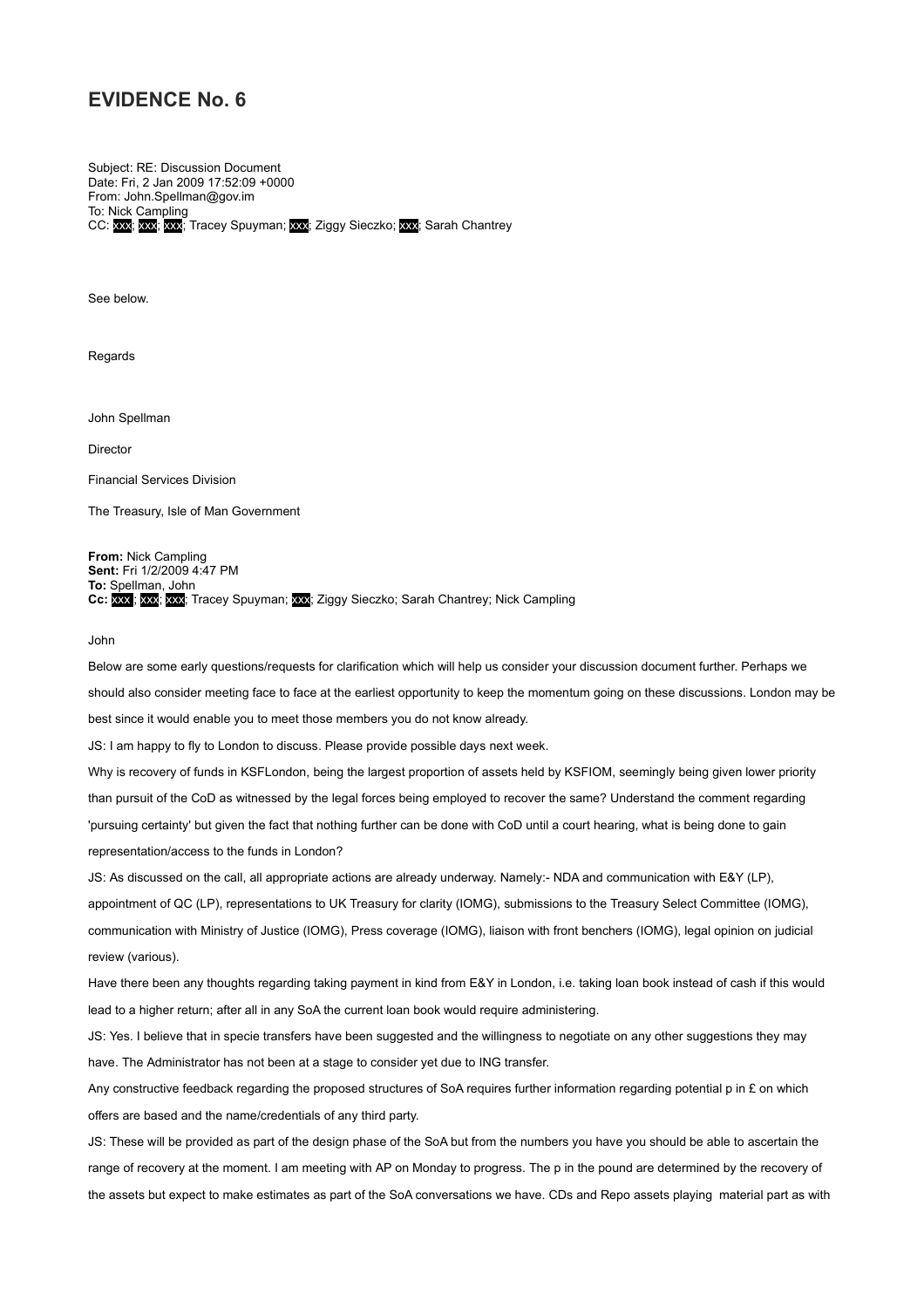#### London recovery.

Would p in £ be higher using route 2 (assume yes)? How much higher? Otherwise it is impossible to calculate its worth to depositors. JS: Yes. I would estimate c10p to 12p on a like for like basis BUT access to the surplus above the guaranteed amount is lost. Further negotiation and due diligence is required by the counterparties.

Confidentiality agreements will willingly be signed if appropriate.

JS: there are at least two listed companies who are unlikely to sign as it may affect their share price should information be leaked before formal Stock Exchange declarations are made. Once the position on CDs and Repo are clearer, I would anticipate them to make a final formal offer to the liquidator who will then represent the offer to depositors.

It would be useful to know the other SoA structures you have considered and discarded to prevent us from reinventing the wheel in our debates.

JS: A SoA is simply a tool so I assume you mean types of approach. Examples are mergers with local entities (limited interest), asset swaps with london (not interested at this stage), debt sale to Iceland in exchange for assets (extremely complex and uncertain outcome - limited progress), early settlement at a discount by London (E&Y not in a position to consider at present), quasi nationalised entity (uncertain asset recovery position), securitisation (extremely expensive and unattractive to sub 50k), third party deal with IOMG involvement (on hold pending title clarity).

You will need to communicate a clear incentive for the sub £50k depositors as to why the SoA is advantageous to them as opposed to triggering the DCS. You mentioned the timescale involved but a detailed statement to this effect would be required to convince a majority of this group of depositors that a different route would be advantageous to them.

JS: I have made the offer to meet with yourselves to explain clause on clause as to why. Also I would anticipate AP producing a clear statement as part of the creditor pack for the creditor vote. Legal clarity is required on a number of areas.

What would be required to encourage the IOM Government to use the £150m liability to DCS to help reconstitute the bank and provide a near maximum return to depositors?

JS: This is the purpose of a SoA. The commitment to the DCS is intended to cover all defaults during the year. The current uncertain liability ranges between 200m and 500m. The lower the uncertainty the more likely the Government would be prepared to work with a third party. The third party interaction has included reconstitution of the bank.

Since, as you said, it is up to the politicians to decide what can be done in this regard due to their current mandate, what can we do to discuss this proposal with them.

JS: the key Ministers are already very aware of the proposals and are updated at least twice weekly. The uncertain outcome of the asset recovery is the influencing factor here not the will to do it. I am happy to arrange a meeting with the Treasury Minister for some of your number to meet him.

How does the voting system to gain approval of the proposed SoA work in theory and in practice?

JS: My understanding is that it is 50% by count and 75% by value in attendance plus proxy votes. Both tests need to be met. Since you are also discussing this matter with the life companies at what point do you anticipate addressing all parties at the same time so that all viewpoints are heard and explored together?

JS: Because of simple logistics, it has not been possible. There are significant numbers of representatives, legal counsellors, and compliance people who attend each meeting. They will be in attendance at the creditors meeting. They receive the same documents as yourselves but have no interest in the DCS. I will seek permission from their trade body for named representatives that you can liaise with but the decision will be theirs.

Do the life companies vote on behalf of all their policyholders in number and value?

JS: They have one vote per company and the total value of their deposits.

Please do not advise the media of your conversations with the depositors committee without their prior knowledge and approval. To do otherwise would put committee members in an extremely difficult position especially since we are observing your request for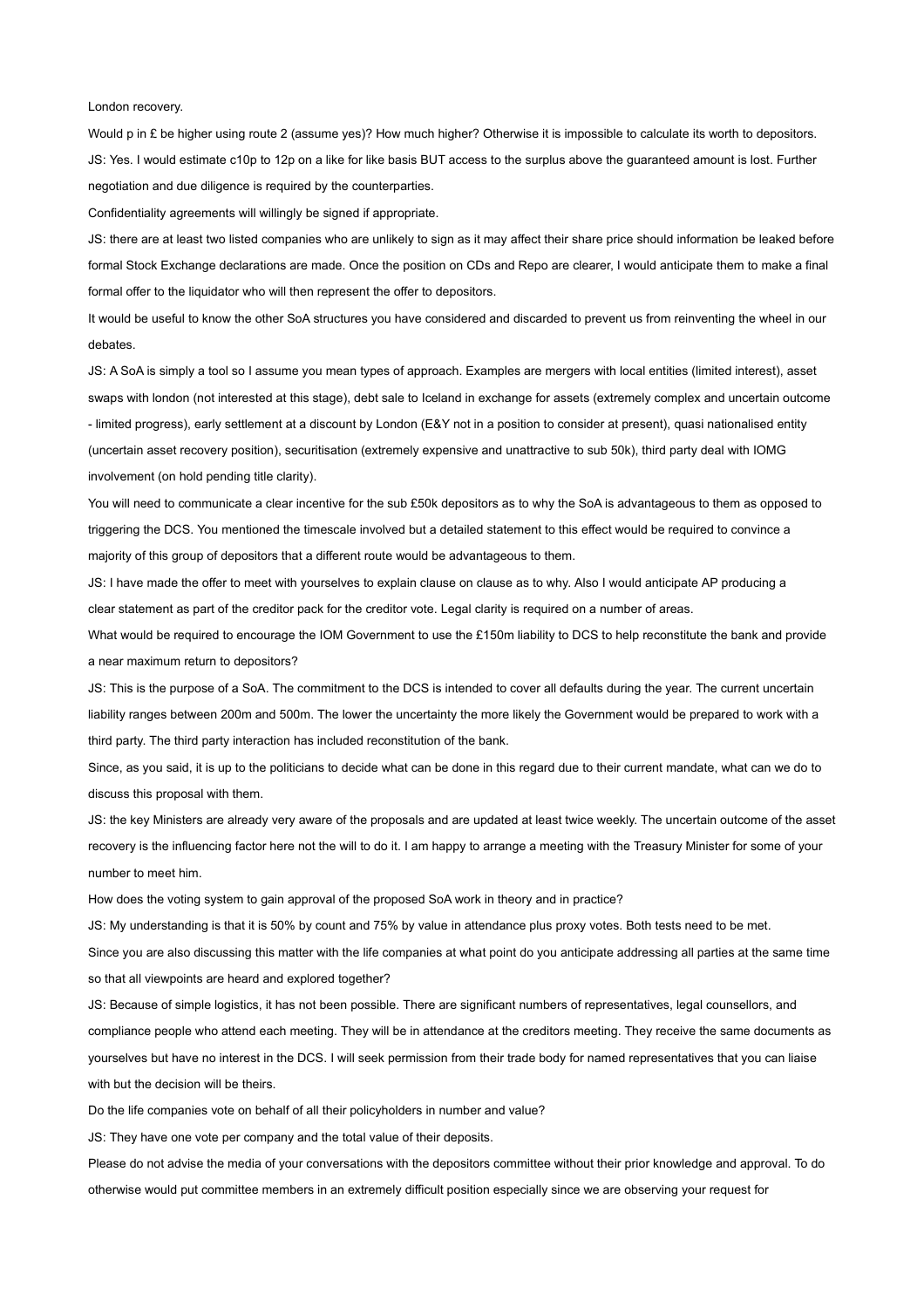confidentiality at this point in the discussions.

JS: Noted. For the record, I have previously indicated to journalists and observers that I am seeking to test approaches to depositors but have provided no specifics. This will have to be disclosed in any affadavits to Court I would suspect.

With kind regards

Nick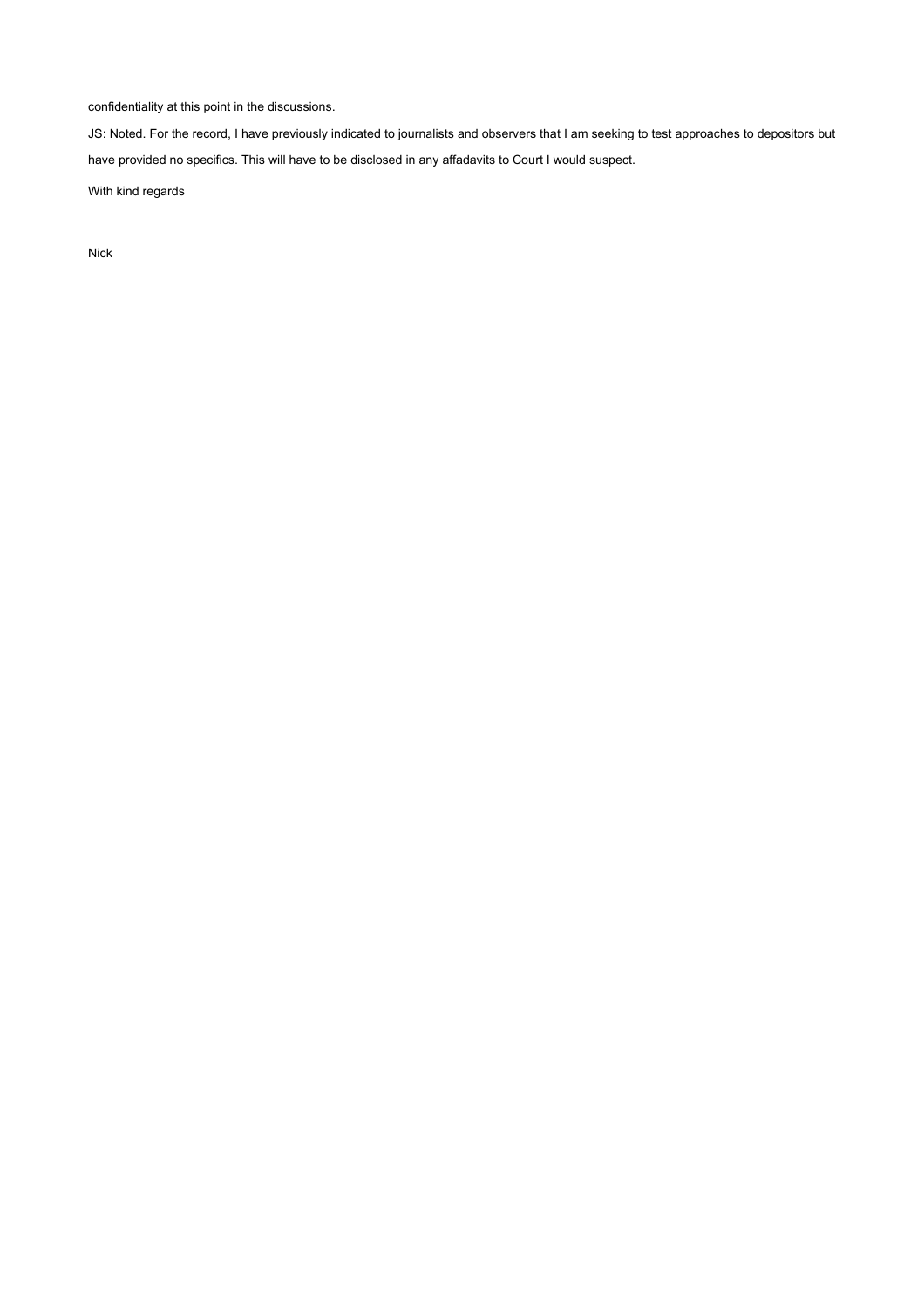**From:** Spellman, John [mailto:John.Spellman@gov.im] **Sent:** 02 January 2009 11:16 **To:** Ziggy Sieczko; xxx; Sarah Chantrey **Cc:** xxx ; xxx; xxx; Nick Campling; Tracey Spuyman; xxx **Suject:** RE: Discussion Document

All

Further to our conversation on Tuesday evening, I would be happy to answer any questions that have been raised as a result of or subsequently to telephone call.

Just to confirm from our call:

1) It is part of the parameters of the Scheme that those covered by the DCS will be covered as they would have been under the DCS but accelerated as intended, if possible.

2) The IOMG has offered to provide assistance of up to GBP150m to the DCS. The DCS covers ALL insolvencies during the period which, however unlikely, we are required to plan for. However, there are addtional fundamental reasons why the DCS, though fit for purpose, is not the best solution to meet expectations of depositors in KSF **BUT** we are keen to find a better way through. I am happy to meet with representatives to go through the specific legal clauses that create the challenges in order that the DAG can better understand why we are suggesting this.

3) If the DCS is called then the planning is already underway (and largely in place) to enact it should the Depositors wish to reject a Scheme of Arrangement.

I am meeting with Alix & Partners on Monday to progress thinking on the precise details of the scheme of arrangement and am keen to build in any expectations and / or challenges from yourselves. Or indeed, if you wish me to progress this at all.

I am meeting with the Insurance Companies next week to have the same conversation as we had Tuesday (though have met with a few informally already). I need to feed back to potential bidders, should the CDs be recovered in time, as to whether it is worth them progressing their offers. Your feedback in advance of these will directly shape the conversations.

I am available later today or from Monday.

Regards

John Spellman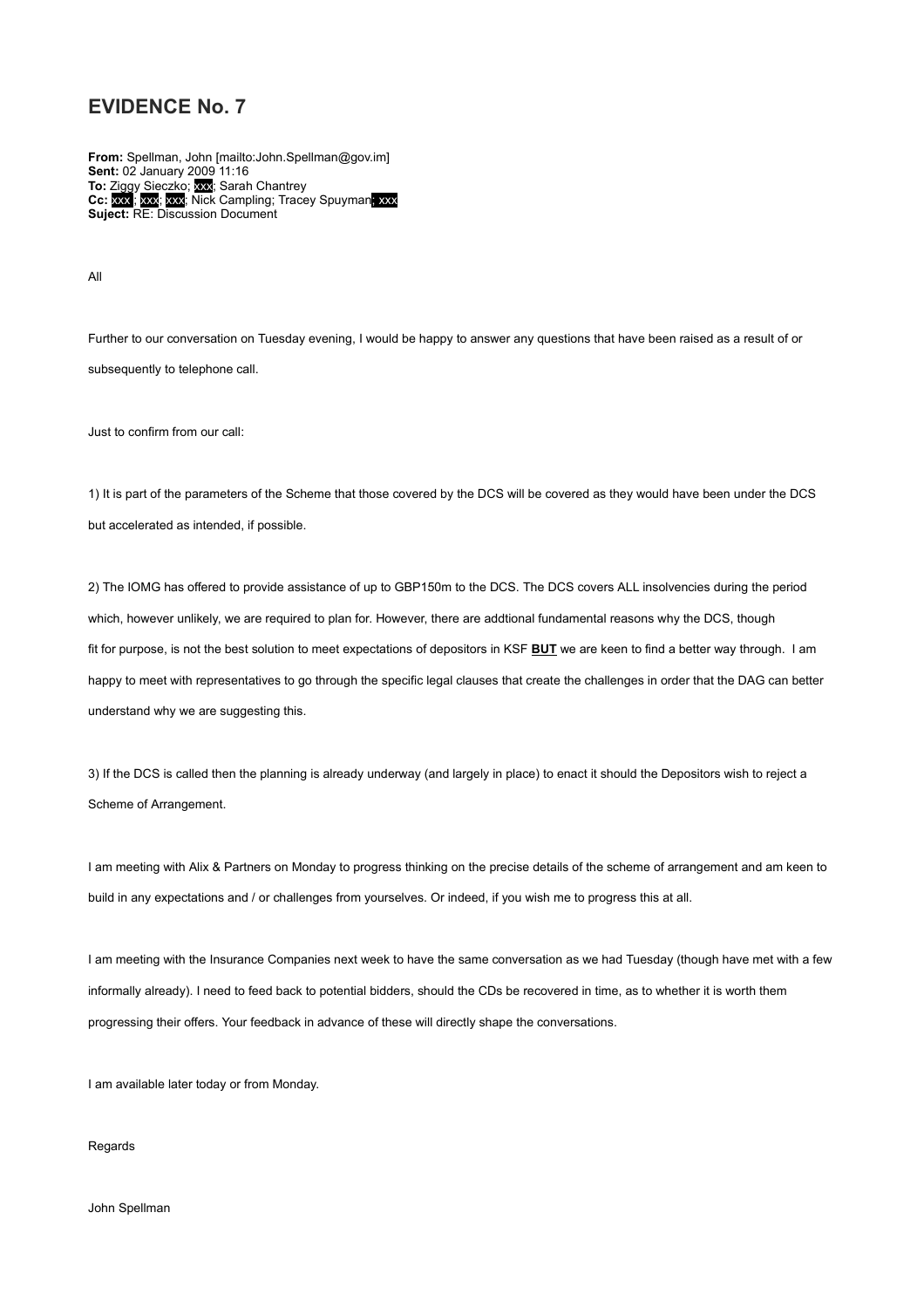Director

Financial Services Division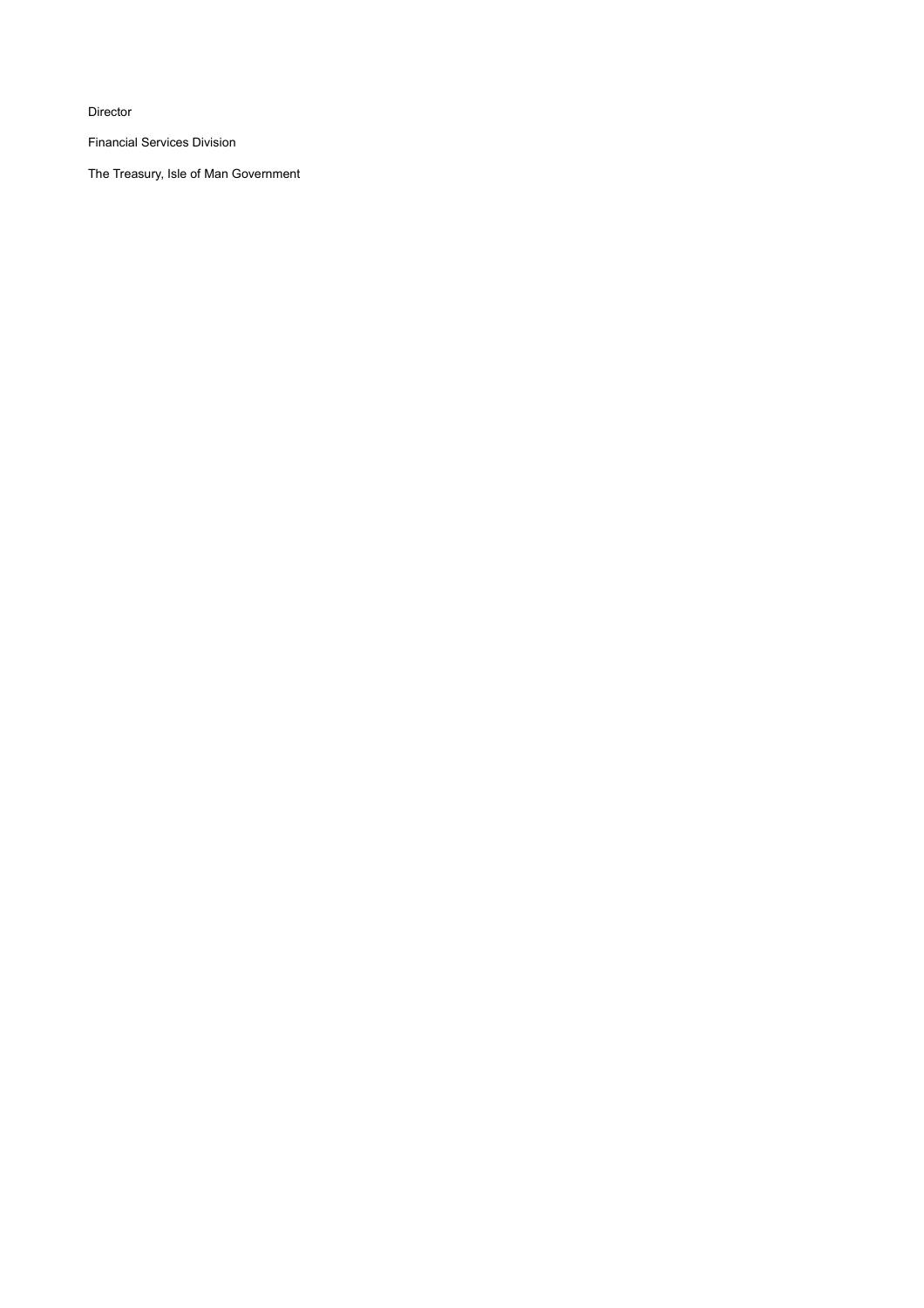**From:** Spellman, John [mailto:John.Spellman@gov.im]

**Sent:** 11 January 2009 12:35

**To:** Ziggy Sieczko **Cc:** Sarah Chantrey; Tracey Spuyman **Subject:** RE: Monday Meeting **Importance:** High

See below

Regards

John Spellman **Director** Financial Services Division The Treasury, Isle of Man Government

**From:** Ziggy Sieczko**Sent:** Sat 1/10/2009 5:19 PM **To:** Spellman, John **Cc:** 'Tracey Spuyman'; 'Sarah Chantrey' **Subject:** Monday Meeting Hi John

Apologies for disturbing your weekend with this email but I just wished to clarify a few things before we meet up on Monday.

1. Is the address for our meeting No. 2 Cornhill? If not, could you let me know what it is please.

JS: The address is 2 Cornhill (opposite the Bank of England). It is almost direct outside Bank tube station.

2. Can we bring other members of the committee (who cannot attend in person) in via conference call?

JS: Yes but we will have to use Skype as they are serviced offices and do not have telephone conferencing facilities.

- 3. If point 2 is an option, will we be able to fax them any documents you provide in the meeting so that they can see exactly what we are seeing?
- JS: As explained to Nick, the documents are not in the public domain due to legal agreements / clarifications pending. They will be presented and questions taken by Alix Partners
- 4. Will we be allowed to take away any documents you provide to go over in our own time?
- JS: No but the documents will be lodged with Courts later in the week and all interested parties (as lodged with the Court) will receive a version. This is expected on Thursday.
- 5. How many different SoAs can we expect to be given on Monday?

JS: There is only one as the lack of clarity on the recovery of the CDs and London recovery makes third party offers unattractive.

- 6. Will the information you provide on Monday include approximate 'return in the pound' information together with approximate timings of payouts?
- JS: You already have the balance sheet estimations and caveats. They have not altered materially in the last week. As mentioned on the call to Tracey et al, the return on the ? is wholly dependant upon clarification of uncertainties. I have requested that AP prepare a direct comparison to the DCS but this is dependant on the legal advice that they receive.

Thanks for your help with this and I look forward to finally meeting you on Monday.

Kind regards

Ziggy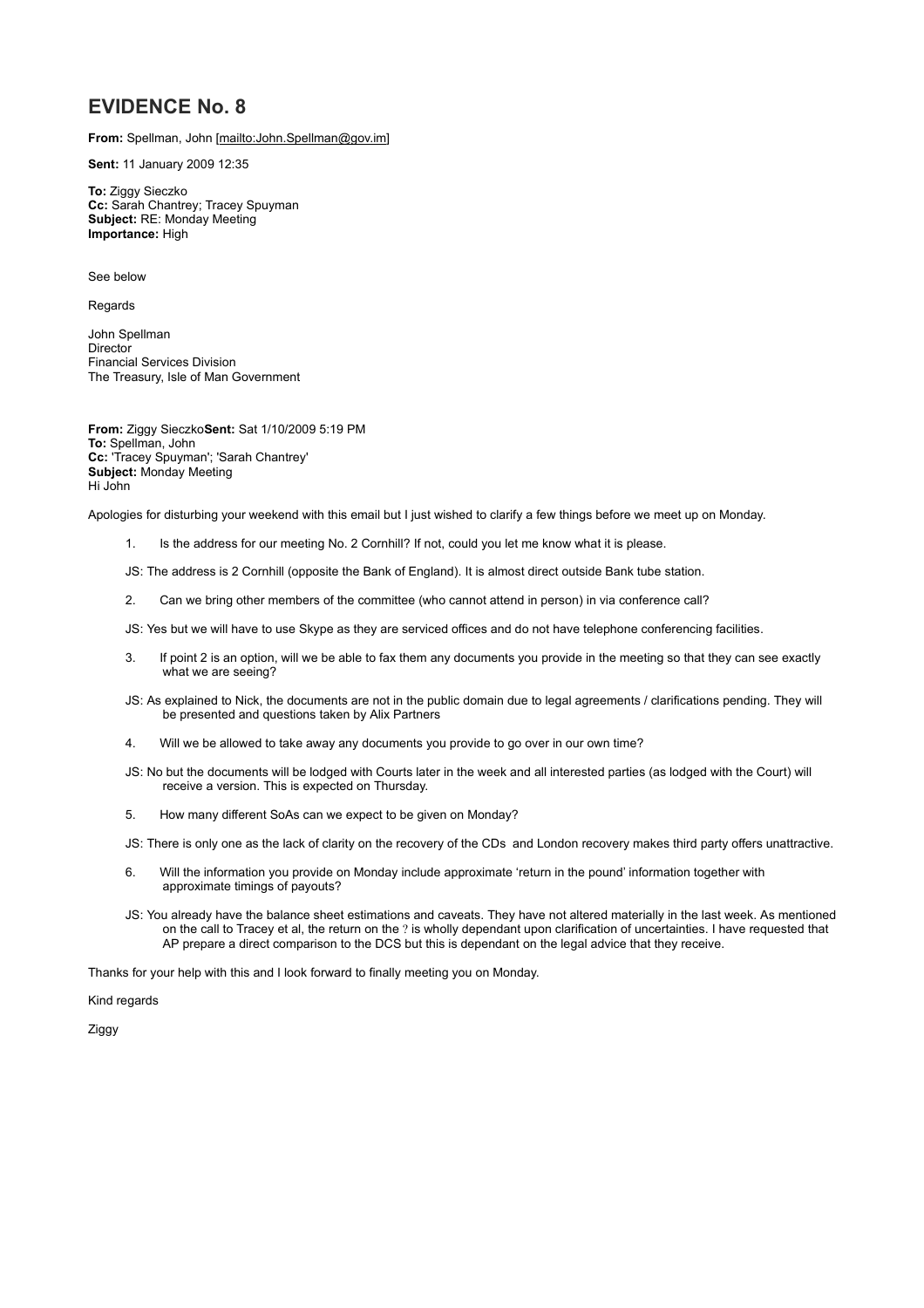**From:** Spellman, John [mailto:John.Spellman@gov.im] **Sent:** 18 January 2009 11:22 **To:** Tracey Spuyman **Cc:** KaupthingIOM@googlegroups.com **Subject:** RE: KSFIOM meeting

**Tracey** 

You are right to chase me for an update.

#### Update

1) Affidavit: the papers that are lodged with the Courts contain a brief summary of the discussion that we had on Monday (without the details on any numbers). The basic update (rather than a formal proposal) was lodged because the petitioners to the Courts remain neutral as to whether to support the proposal and terms within it. I have requested that, though the property of the Court, these be provided to yourselves. I will hear Monday 19th if this is sanctioned. In any case, they will be provided to the lawyers acting for the depositors as a matter of course, so no doubt you will see them.

2) Banks: I have met with the banks (c25 of them) and briefed them using the presentation that you saw on Monday. The general consensus was that they preferred a SoA BUT that they questioned whether enough "clear blue water" existed between the proposals to carry the sub 50k vote despite it being beneficial. Given that financial support under a DCS is only available to the sub 50k, we agreed to further emphasise this when this when finalising our comparisons. Their main challenge was centred on practically getting all the banks to sign up for a SoA and they identified that this may be a protracted process due to each bank including their legal departments. We discussed how the Government may assist them in improving speed of funding but agreed that it was in the best interests of the depositors.

3) Insurance Co / IFAs: They were supportive of a SoA but requested that, whatever is decided, that provision of some liquidity in the short term was an overriding criteria in any decision making for their clients.

4) Third Party Interest: Two firms have confirmed that they would be interested in a deal IF the clarity on the London recovery could be established which, to my mind, represent good offers given the uncertainty. Via informal sources, we believe that clarity from the UK will not be until February / March.

4) Liquidator Provision: a key criteria that you set was the support of the LP. We have met again this week and he feels that he needs more information and is not covinced that enough "clear blue water" exists. We have received no counter proposal.

5) Financial Supervision Commission: We have met and presented to their Board. They would be "inclined to support" the SoA but have raised a list of legal points on the current DCS to clarify in order to change terms more favourably for depositors within the DCS before they could make a definitive statement. Time is against us but we are fast tracking a response.

6) Lobbying: We have communicated and taken questions from a number of UK politicians and Government has held a large number of face to face meetings have taken place to urge action on the UK position including Vince Cable, Mandelson's chief advisor, Bellingham, etc.

7) Press: the move in the press to cynicism in the last week has made a hard job very much more difficult. The Bloomberg article, FT Online and now the Press release from DAG has caste doubt on the achievability of any SoA and its necessary sanction from a local political angle. The current sentiment that the IOM Government is self motivated in its interests rather that trying to help depositors is disappointing. It has a) increased cover from 20k - 50k in DCS b) agreed to contribute upto �150m when no provision previously existed c) footed all legal bills to construct a better Scheme when this would normally be LP d) established an advance payment scheme e) Negotiated with third parties to achieve a restructure subject to clarity from the UK despite nearly 4 months elapsing and no information forthcoming. But, based on your feedback, you believe this is insufficient and, as promised, I will feed this back.

8) Asset recovery: the management of all assets is in the hands of the LP. The delay in the UK Courts hearing the position on Certificates of Deposit, to my knowledge, has not been resolved. The worsening position of the UK and Ireland banking stocks is a grave concern to all countries and will naturally increase reliance on the compensation schemes in those countries. This needs to be considered and assessed for implications to the DCS.

9) Depositors Lawyers: Alix Partners have met with local lawyers representing the depositors in order to answer questions in advance of the hearing on the 29th. I have no feedback from this meeting yet as it took place Friday pm.

#### Next Steps

From conversations with a number of the DAG Committee, it is clear that you are coming under criticism despite, like ourselves, motivated to achieve the best outcome. Therefore, I have requested an extraordinary session with all key Government officials to critically examine the current position and events of the last week. This session will take place on Monday.

#### Regards

John Spellman **Director** Financial Services Division The Treasury, Isle of Man Government www.isleofmanfinance.com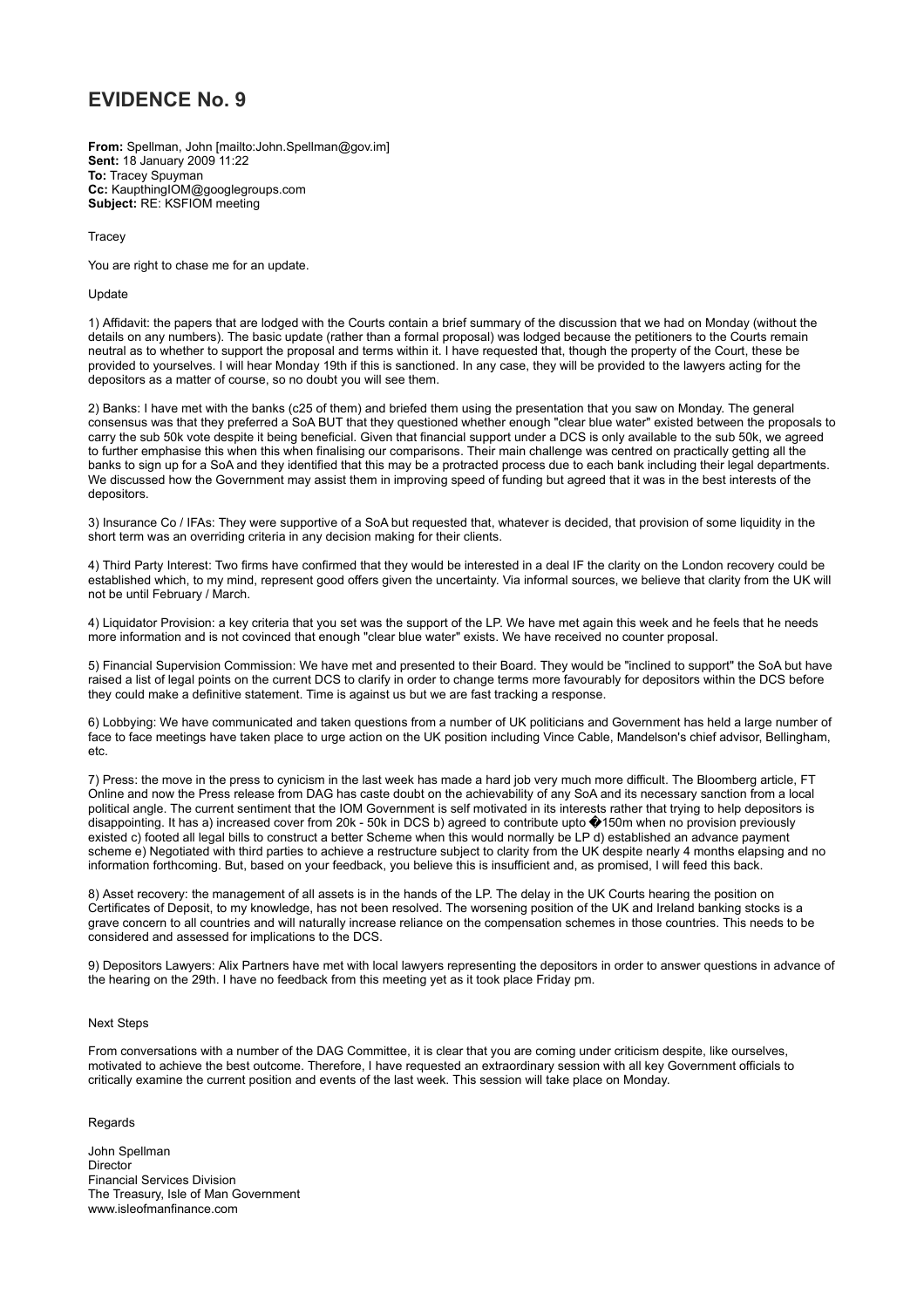Telephone 686400 Mobile: 07624 270277

**From:** Tracey Spuyman [mailto:tracey@spuyman.com] **Sent:** Sat 1/17/2009 3:07 PM **To:** Spellman, John; 'John Spellman'; 'John Spellman' **Cc:** KaupthingIOM@googlegroups.com **Subject:** KSFIOM meeting

John

It is five days since 'the committee' was briefed by Alix & partners and yourself and we would be grateful for an update on the current situation. We are aware that the affidavits have been lodged but what happens next? Are you still wanting to solicit opinion from the group? Are you able to provide any further information? or is everything just drifting into the hands of the legals?

Since we gave up considerable time to both talk and meet with you in the last few weeks, we would appreciate some indication of how you see this route progressing, plus any further detail that may have been worked out/defined since we met. Would it be appropriate to schedule a further conference call?

I appreciate it is weekend (and apologise for interupting yours) but there was a theory amongst certain committee members that you would contact us before the end of the week to outline next moves. In the absence of this, could you clairfy where we go from here?

kind regards

**Tracey** 

# **Isle of Man**. Giving you freedom to flourish

WARNING: This email message and any files transmitted with it are confidential and may be subject to legal privilege. You must not copy or deliver it to any other person or use the contents in any unauthorised manner without the express permission of the sender. If you are not the intended addressee of this e-mail, please delete it and notify the sender as soon as possible.

No employee or agent is authorised to conclude any binding agreement on behalf of any of the Departments or Statutory Boards of the Isle of Man Government with any party by e-mail without express written confirmation by a Manager of the relevant Department or Statutory Board.

RAAUE: S'preevaadjagh yn çhaghteraght post-l shoh chammah's coadanyn erbee currit marish as ta shoh coadit ec y leigh. Cha nhegin diu coipal ny cur eh da peiagh erbee elley ny ymmydey yn chooid t'ayn er aght erbee dyn kied leayr veih'n choyrtagh. Mannagh nee shiu yn enmyssagh kiarit jeh'n phost-l shoh, doll-shiu magh eh, my sailliu, as cur-shiu fys da'n choyrtagh cha leah as oddys shiu.

Subject: RE: Call tomorrow Date: Thu, 22 Jan 2009 12:43:07 +0000 From: John.Spellman@gov.im To: ksfiom@talktalk.net CC: sarahchantrey@hotmail.co.uk; tracey@spuyman.com

See below

Regards

John Spellman

Director

Financial Services Division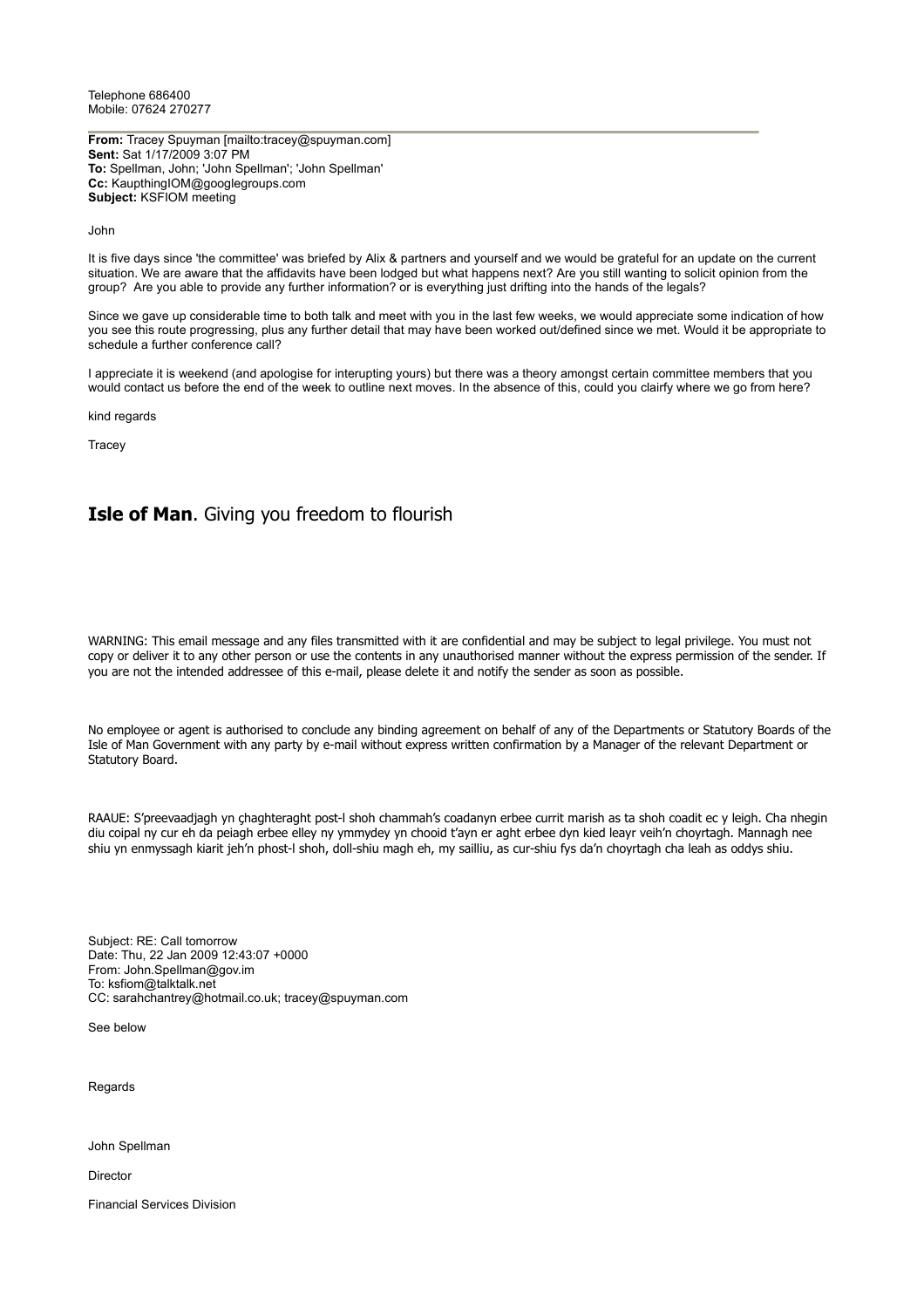The Treasury, Isle of Man Government

**From:** Ziggy Sieczko **Sent:** 22 January 2009 12:04 **To:** Spellman, John **Cc:** Sarah Chantrey (KSF); Tracey Spuyman (KSF) **Subject:** Re: Call tomorrow

Hi John

I think it may be worth reiterating before the call just what would be needed before depositors could be expected to favour an SoA over the DCs - just so we all know where we stand.

Firstly the wording of any SoA would have to include clauses giving depositors the same legal rights and recourses as a liquidation. Depositors should not have to forgo any potential legal remedies by opting for an SoA.

JS: This is contained in the design of SoA that all depositors vote most vote upon. There is no intentions to undermine any legal rights except to ensure that financially all parties are protected from a double call under the DCS. If you wish to follow up other legal remedies, that is your choice. On a personal note, I strongly urge you to balance the evidence and experience under other banking failures as it is a very expensive and onerous process.

Secondly, we will need a document that is crystal clear on how an SoA will pay out the sub £50k depositors sooner and quicker than the DCS scheme.

JS: You have it in the document.

Thirdly, we will need documentation from Alix Partners giving detailed information on how they intend to maximise returns over and above what the DCS would pay out to higher end depositors. This document will need to be more than a set of 'beliefs' - facts will be required.

JS: That is not possible as it is purely subjective and the Scheme Administrator needs to be appointed. The affidavit lodged by them on Monday is likely to contain qualitative arguments based on their experience but, simply, ever liquidation is different.

Lastly, the information supplied to satisfy the conditions above will need to pass the scrutiny of our Legal team before we can pass judgement or comment.

JS: Accepted. Your judgement call is indicative only and does not commit you to anything. As previously stated, all affected depositors / creditors need to vote. If we cannot find agreement on a SoA, DCS kicks in automatically.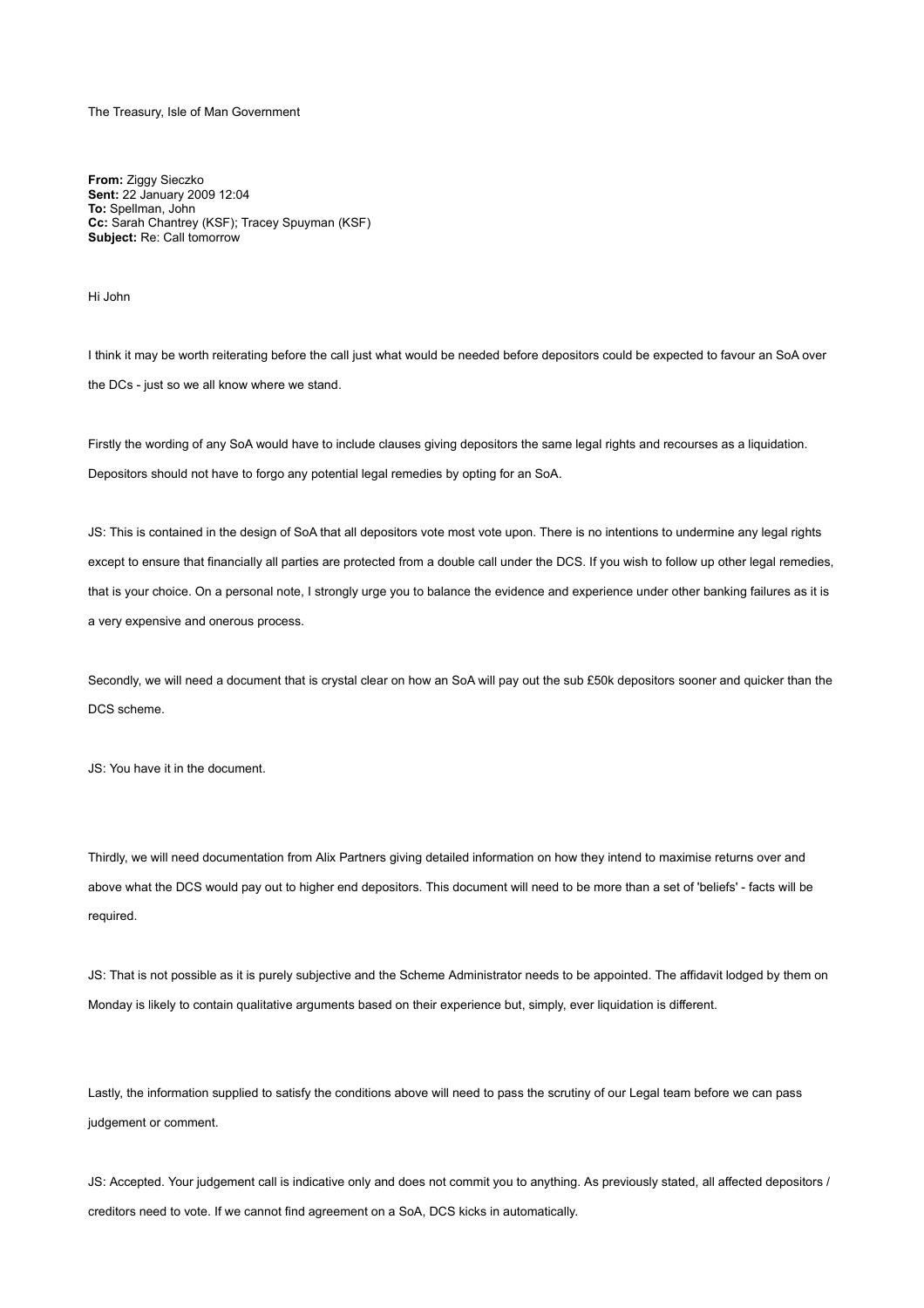I realise this is just restating what we have discussed before but I thought it was worth mentioning again so there are no surprises on the call.

JS: If you feel unable to support a Scheme of Arrangement, we have made plans to enact a DCS and possible legal changes to improve the timing of payments. For transparency, we have included the improved terms in the document that you have to ensure we have not "artificially" skewed the comparison in favour of a Scheme.

Thanks again for your help

Kind regards

Ziggy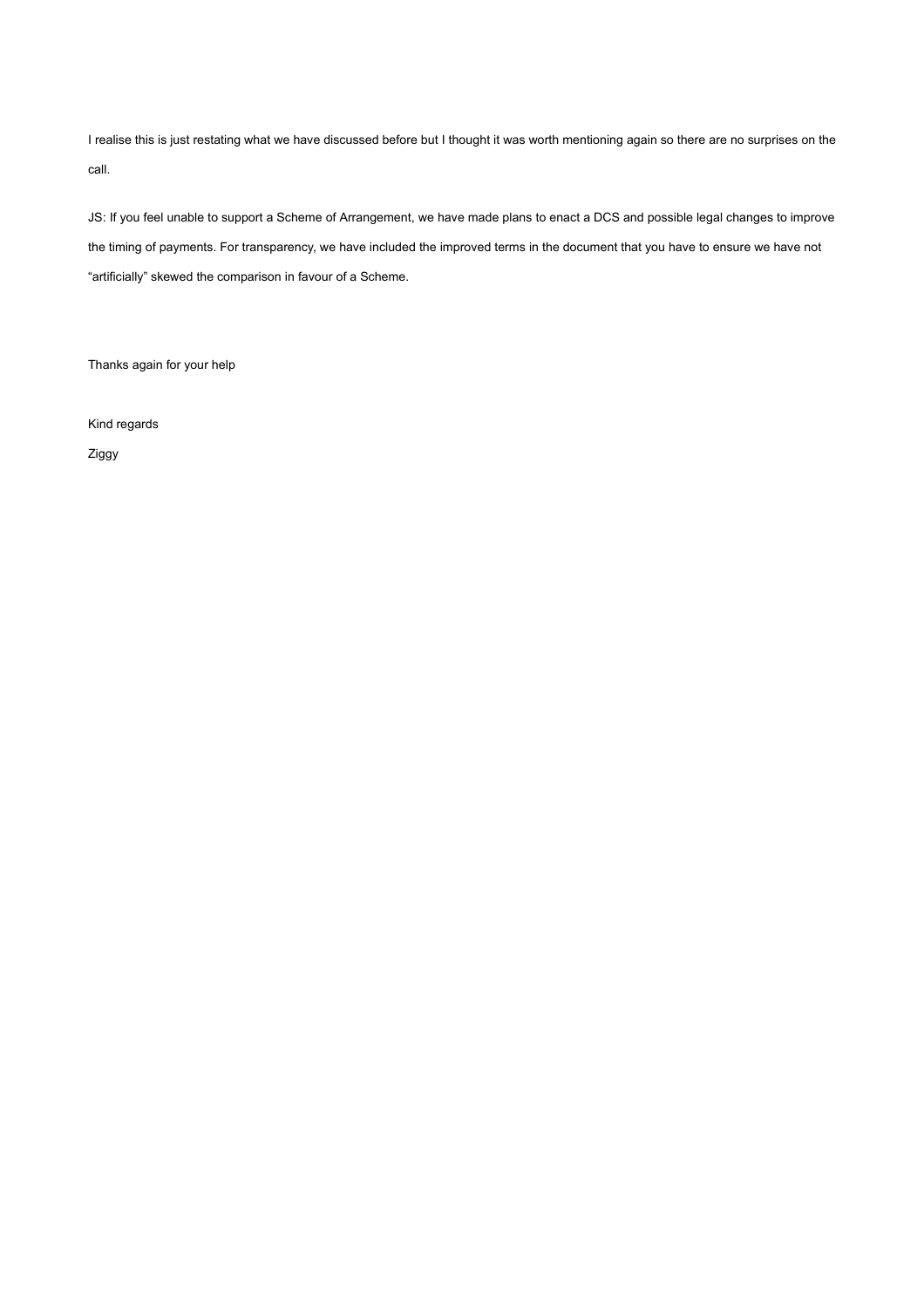Subject: RE: Clarification on statement Date: Fri, 30 Jan 2009 13:04:47 +0000 From: John.Spellman@gov.im To: Sarah Chantrey CC: Dominic.Debono; David GreeneTracey Spuyman

Sarah

I was in Court yesterday but I must have missed you.

Please see below.

Regards

John Spellman

Director

Financial Services Division

The Treasury, Isle of Man Government

**From:** Sarah Chantrey **Sent:** 30 January 2009 11:41 **To:** Spellman, John **Cc:** Dominic.Debono; David.Greene@; Tracey Spuyman **Subject:** Clarification on statement

**Subject:** Clarification on statement

John

Your point was clear and I have not misunderstood. Ziggy's interpretation from your discussion with him on 23 January was: " if the return from L ondon was good (over 50p) the IoM would consider getting together with a 3rd party to bridge the gap . "

Response: I am working with third parties to assess what is achievable subject to the return from London and timescales. The complete absence of any information from London has meant that the conversations are on hold but I maintain contact with them regularly.

My question to the Treasury Minister, as it was to yourself on Monday, was to ask whether IOMG would be willing to make known in a statement that they are not adverse to "bridging the gap" if the return from London was better than currently expected in the SoA projections. Your response to this was that you would need to consult legal advice.

Response: We would only be able to consider other alternatives once the details from London are known. We do not want to mislead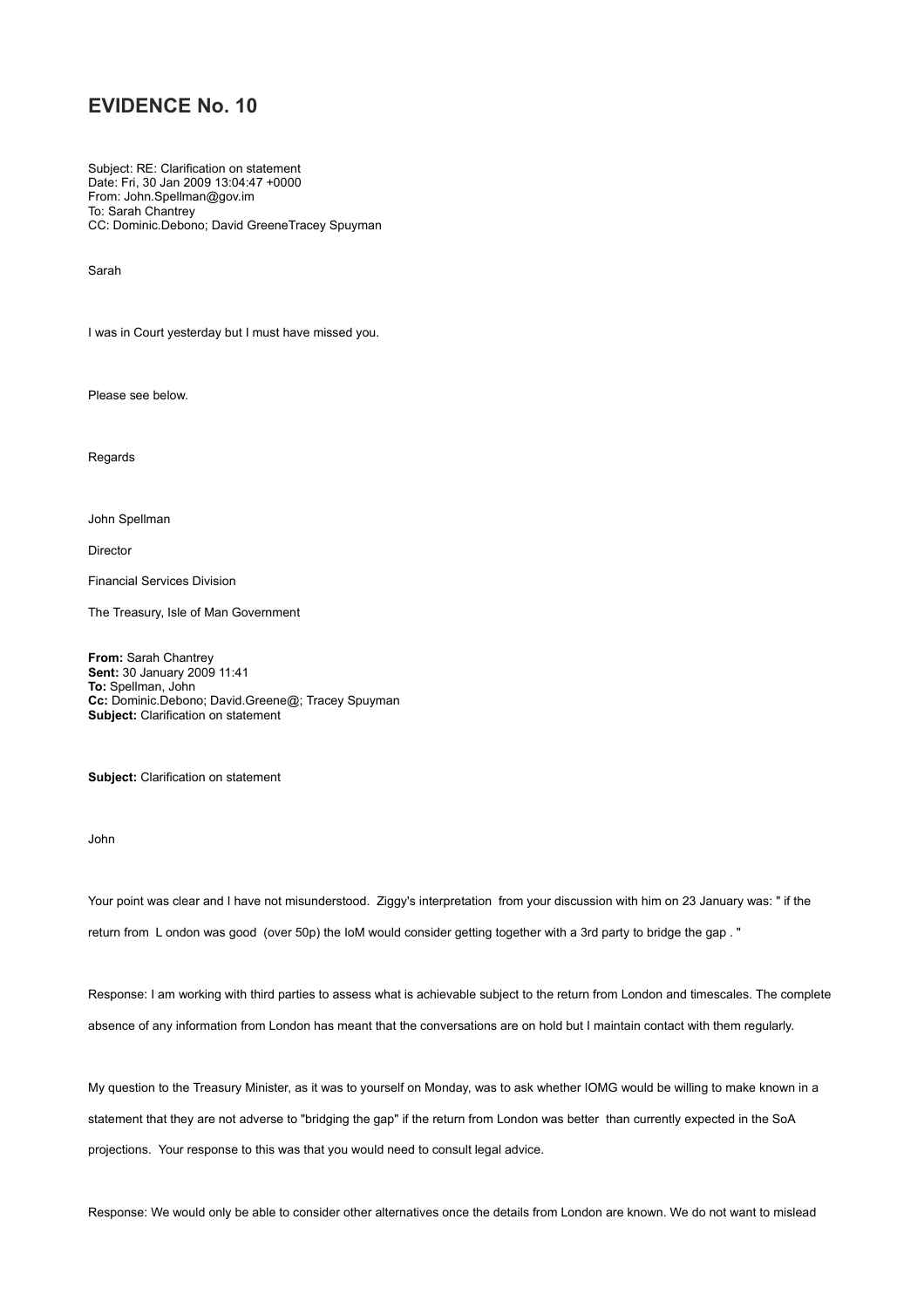anyone hence the need to maintain dialogue.

It was my understanding that the Treasury Minister refuted this statement entirely.

Response: Given how you have relayed the conversation it is possibly a misunderstanding. He was in the meeting when we discussed with Ziggy that we had not closed off other options.

It is clearly necessary to get absolute clarity given that any signal that IOMG would look to increase their contribution under a particular set of circumstances could be a very persuasive argument to support a particular route.

Response: I would agree but at this stage that is not possible.

If there is any suggestions of bridging the gap could I ask , for the avoidance of doubt, whether this would also be considered to be included in any terms of a liquidation where the return from London was improved? What we need is a distinction as to whether 'bridging the gap' relates solely to a SoA and not also to liquidation and therefore is it a potential advantage of the SoA for depositors?

Response: Noted.

Regards

Sarah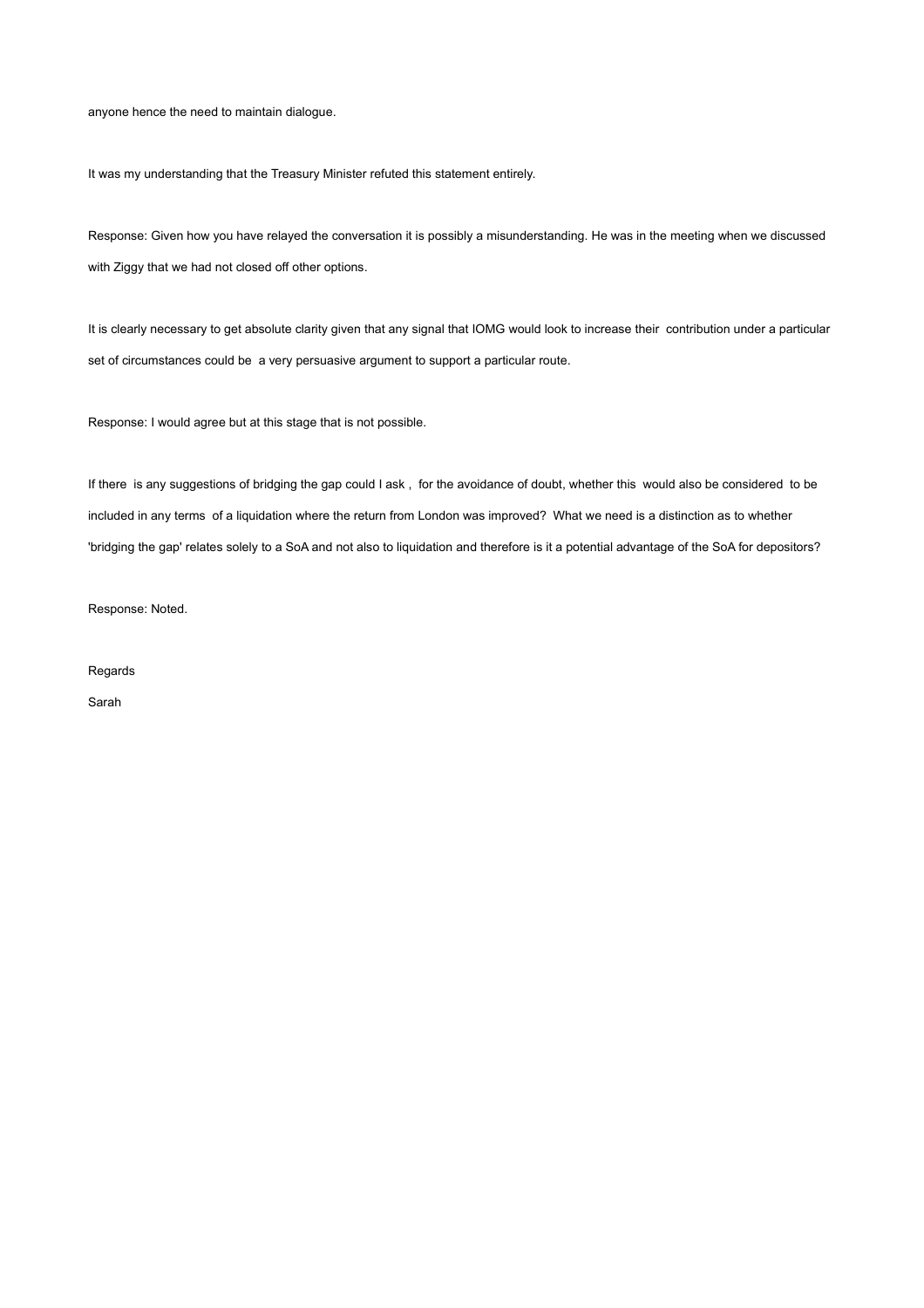Subject: RE: Meeting with the Treasury Minister Date: Thu, 29 Jan 2009 17:57:45 +0000 From: John.Spellman@gov.im To: Sarah Chantrey CC: Dominic.de Bono; David Greene; Tracey Spuyman Sarah

I have been asked to provide an update to the Treasury Minister on a specific matter referred to in the above. To reiterate, the Government has committed up to £150m to the SoA (or the DCS if that is what is eventually decided). You will remember that I said specifically on our call that the Government that it was not considering making further funds available.

However, depending on the recovery from London, the Government has not closed its mind in considering other options and working with third parties. The Treasury Minister was actually in the meeting with Ziggy when I reiterated that. I believe that Ziggy produced details of the meeting which I can provide if that helps.

If this point was not clear then my apologises.

Regards

John Spellman Director Financial Services Division The Treasury, Isle of Man Government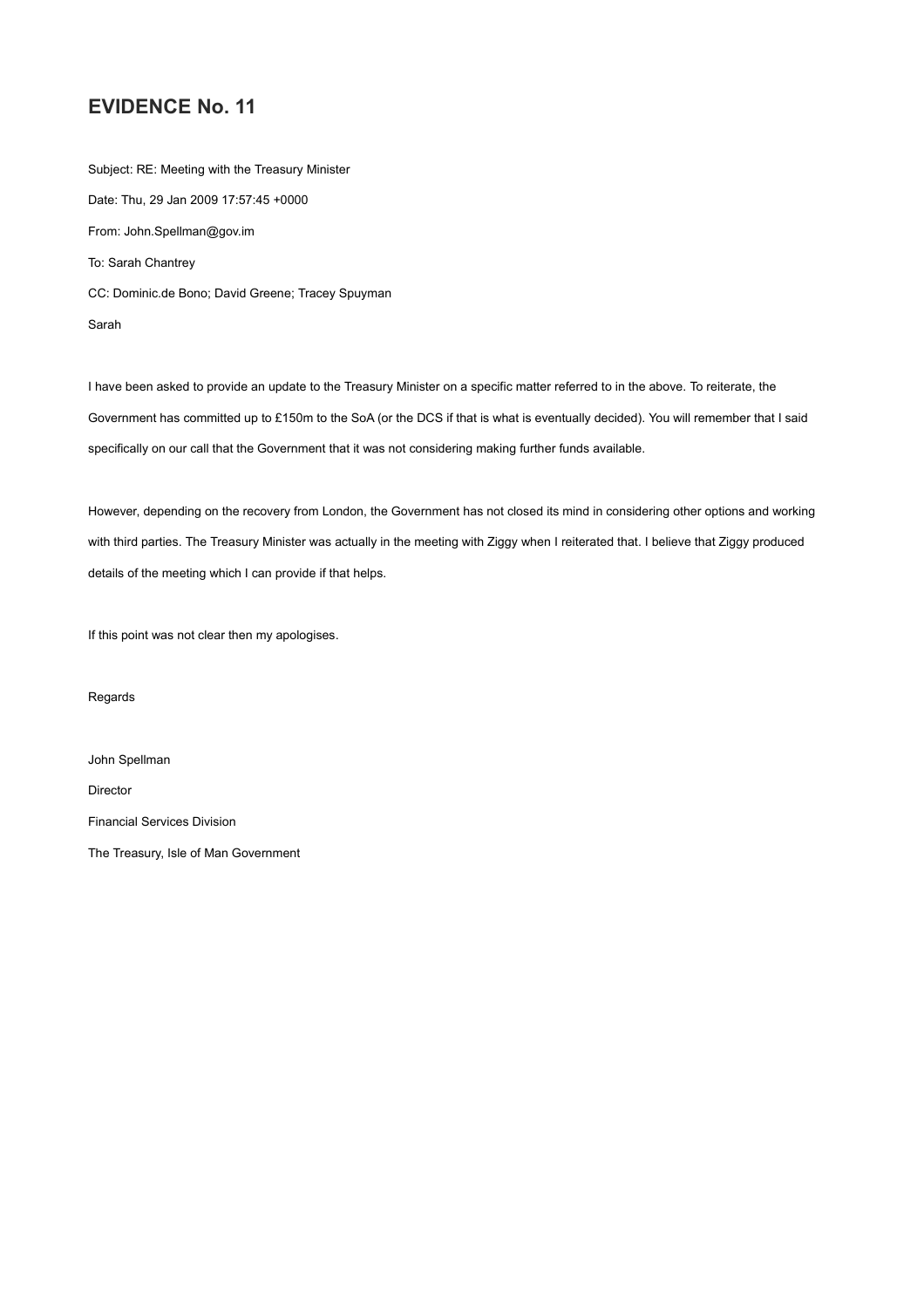Subject: Action/Discussion points Date: Fri, 23 Jan 2009 18:58:01 +0000 From: Ziggy Sieczko To: John.Spellman@gov.im

Hi John

Thank you once again for your time this afternoon and please pass on my thanks to Alan as well. It was a very useful catch up and I do believe we have a good basis to work from over the next few days.

As agreed I have put together some bullet points that arose out of our conversations as well as some suggestions/questions that occurred to me after our conversation had ended.

#### **ACTIONS FOR ALIX PARTNERS**

As I stressed in our conversation we believe that it is important that Alix Partners (AP) step up to the plate and provide depositors some proper information on which they can base a decision as to which road to follow – DCS or SoA. To this extent we request that AP produce the following for Monday:

1. Calculations showing how the DCS and potential SoA compare given certain assumptions. By this I mean that we know the latest calculation showing an end return of 65% is based on an assumption that 15p in the pound is recouped from London (and presumably assumptions have also been made on the recovery from the Certificates of Deposit and the loan book) so it should be possible for AP to show similar calculations with varying assumptions, e.g. zero return from London, 30% return from London and 50% return from London. These assumptions need to be stated clearly and fed into the SoA model as well as the DCS model so that depositors can see the difference – especially any difference in timings. These calculations should extend through years 4, 5 and 6 and not end at yr 3 with the remaining timescale being uncertain.

> Before AP put up resistance to this based around the fact they don't want to put their necks on the line regarding the numbers please point this out to them. They will be clearly stating that the numbers supplied are subject to certain important **ASSUMPTIONS** over which they have no control. These models are only to give depositors examples of how the two routes differ and to give **an indication** what % returns may be based on these assumptions.

> The assumptions need to be clear and concise so that depositors can see which assumptions they feel most comfortable with and make their decision from there.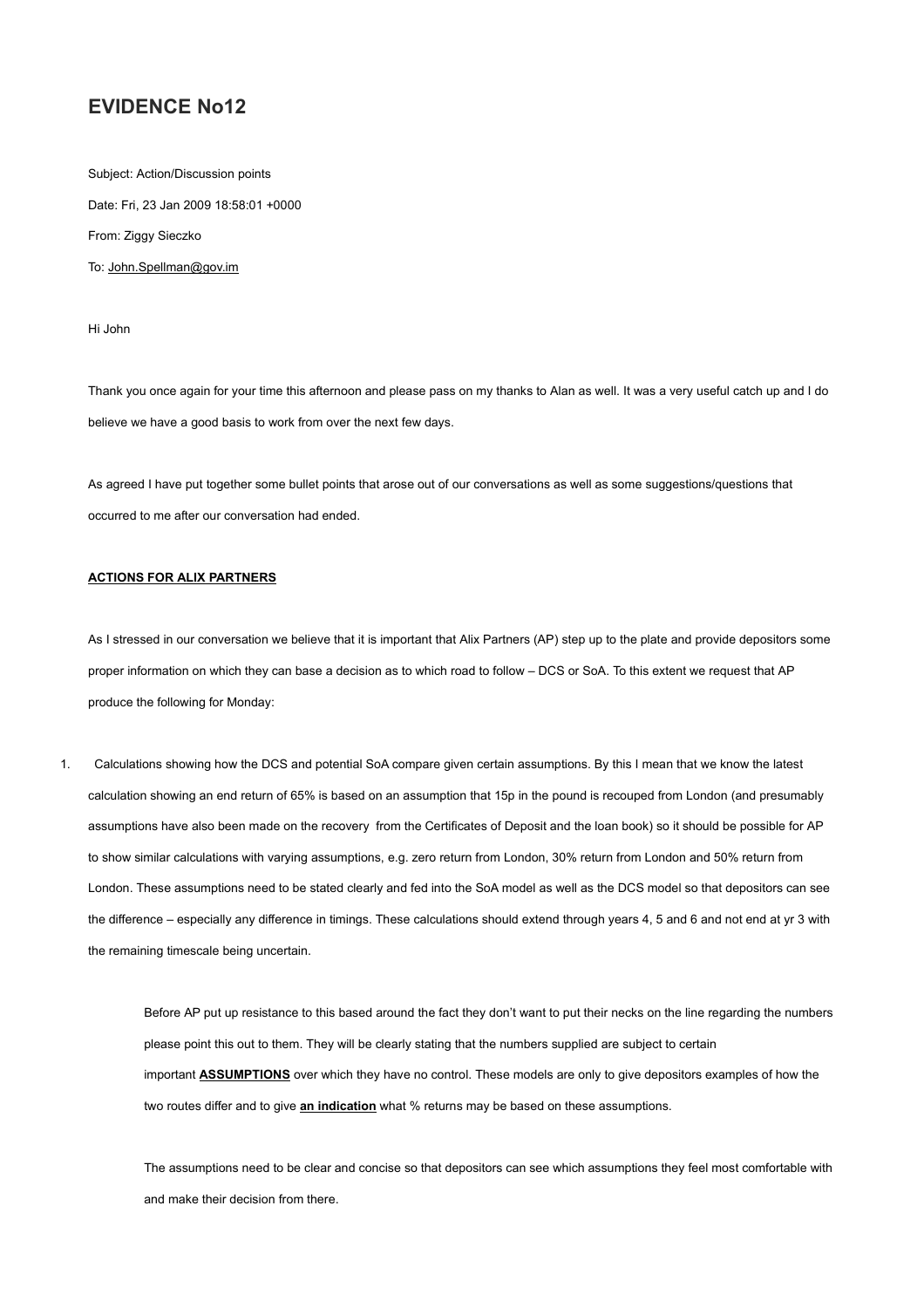2. A document clearly explaining why they believe, in their position as experts, the proposed SoA will benefit higher end depositors over the proposed DCS and how this benefit is likely to come about.

> AP should be aware that the comparisons they provide on Monday will be passed over to our Lawyers for comment. What we will be looking for is for our lawyers to be able to say "Yes, you now have enough information on which depositors can make a decision. You have been provided with clear definitions and examples of how the SoA and DCS will work and differ now it is up to you to decide which suits you best." Before submitting any information on Monday AP need to bear this requirement in mind – if their submissions do not satisfy this simple condition we will have nothing to put to depositors and we will all have a big problem leading up to the 29<sup>th</sup>.

3. Worked examples of how this will all work for bondholders. If we look at page 5 of the latest submission (v1.3) that we received on 21/1 then a similar table showing how bond holders can expect to be treated would be very useful.

#### **WHAT IoM WILL NEED TO SUPPLY ON MONDAY**

- 1. Detailed explanation of the planned early payment scheme including specific timings and size of payments to be made.
- 2. Clarification on when the IoM will begin to draw down on dividends from the run-down of the bank. From a depositors' point of view it would be seen as a massive vote of confidence in the SoA if the IOM were to agree to defer any draw downs to itself until depositors had, at worst, received, for example, 70p in the pound.
- 3. Clarification of why the big insurance companies are in favour of this and why the SoA is a good idea for bond holders I realise we discussed this but something in writing that we could produce to bond holders would be helpful.

#### **OTHER ISSUES FOR THE IoM**

- 1. It is important that the £1,000 pay out to depositors that claimed be paid out ASAP as there are a lot of desperate people out there.
- 2. Clarification of the exchange rate issue.
- 3. Documents currently showing the % of depositors that will be paid off within 3 years show that it will be approximately 71%. Technically this is true but is also possibly a little misleading. In this instance, we believe, the bond companies are being treated a single depositor each so the true number of people caught up in this is greater than the number being used to calculate the %. To get the true % we would need to factor in the number of bond holders caught up in this, if this is impractical then we suggest that the percentage not be used.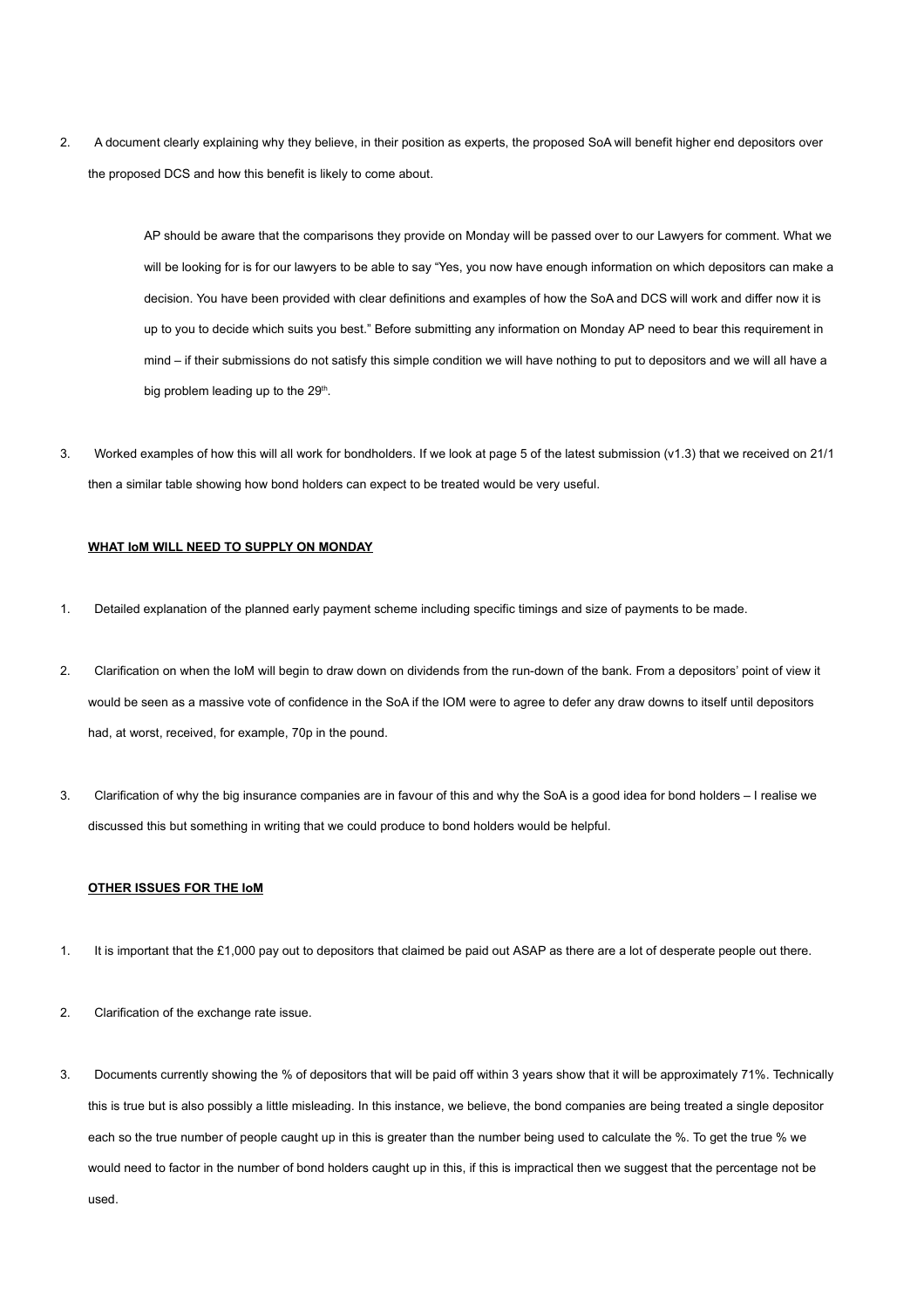Lastly I'd like to confirm a couple of great things that came out of our call, those being:

- 1. We agreed that any SoA should include clauses specifically giving depositors all the legal rights they would have had under a liquidation including all the rights a liquidator would have had (e.g. to pursue 3<sup>rd</sup> parties on behalf of the company and seeking other legal remedies on behalf of the company)/
- 2. All further discussion and communications to be made through the informal committee so that everyone is privy to the same level of information.

Once again, thank you for all your efforts and your time. Please pass this email on to Alan as I don't seem to have his details – if you could forward those on to me I would be very grateful.

Kind regards

Ziggy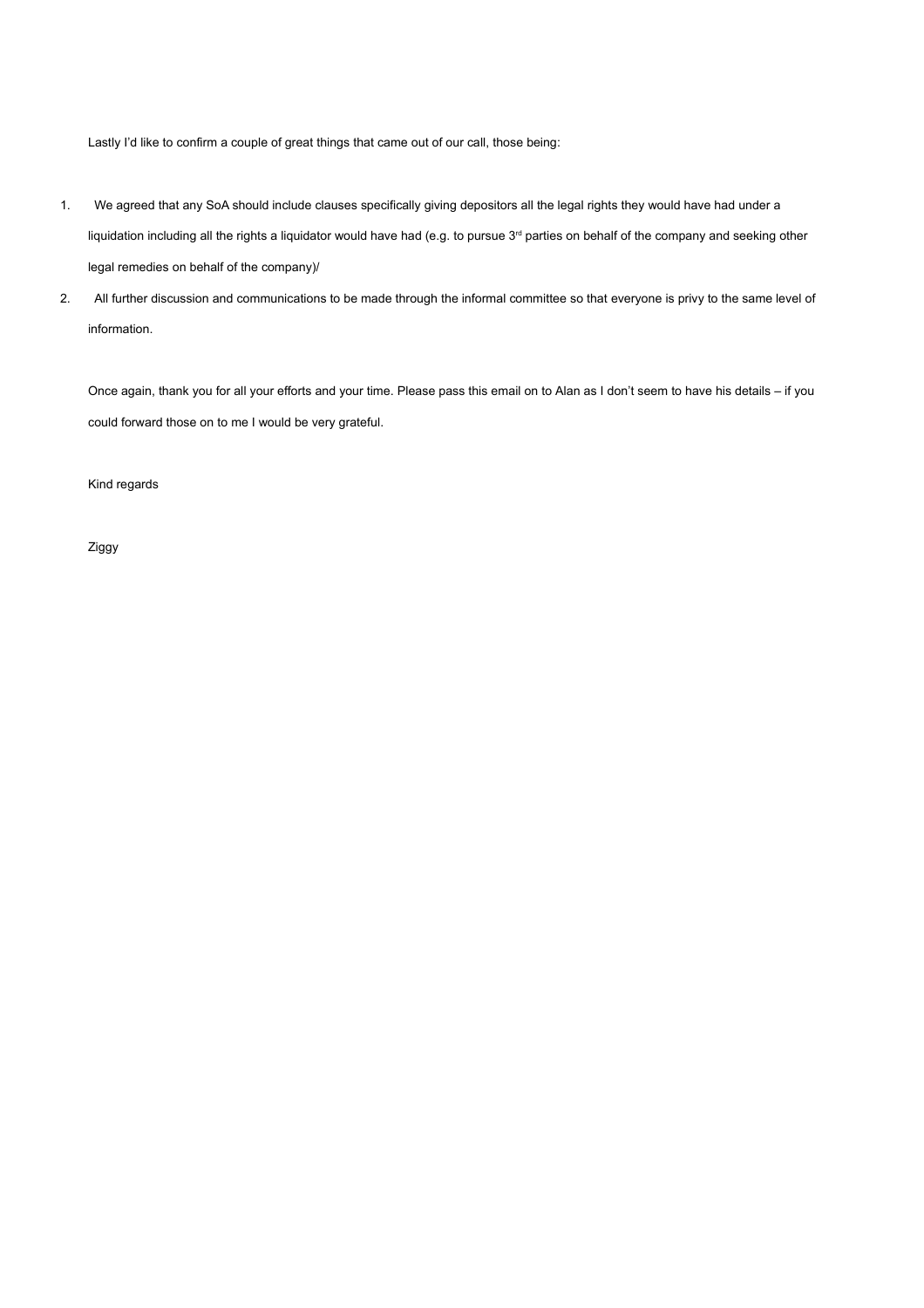Dear Sarah

I have put my responses in the second e-mail below, to keep them in line with the issues to which they refer.

**Regards** 

Mark

From: Sarah Chantrey

To: Mark Shimmin

Subject: Responses

Date: Mon, 2 Feb 2009 19:01:48 +0000

Hi Mark

Please see my responses below.

Best regards

Sarah

Dear Sarah

On the points raised :

#### **£150m Government Contribution**

The Isle of Man Government is committed to support depositors in achieving the best possible outcome. Whilst the return from London is unknown it is not possible to consider other options but I can confirm that we remain in contact with 3<sup>rd</sup>Parties. The financial commitment represents 50% of the free cash reserves of the Isle of Man and has the political commitment of Tynwald. The interpretation of the conversation you referred to, which suggested that we would be prepared to go further is not correct, but subject to the recovery from London we have not dismissed other options. Any further comment at this stage is premature.

RESPONSE: We believe that 50% of cash free reserves do not represent 50% of all the Isle of Man reserves ? Could you reveal what proportion of all IoM Government Reserves this actually represents ? We understand that this information is in the public domain and given the reason for the enquiry we hope you will feel obliged to answer this question to save us time and effort. Do your policies prevent you from utilising ALL reserves in such exceptional circumstances? You must be aware that the reputation and future of the IoM is at stake and this is a good reason for utilising such reserves. The UK government has, after all, borrowed a trillion pounds and, whilst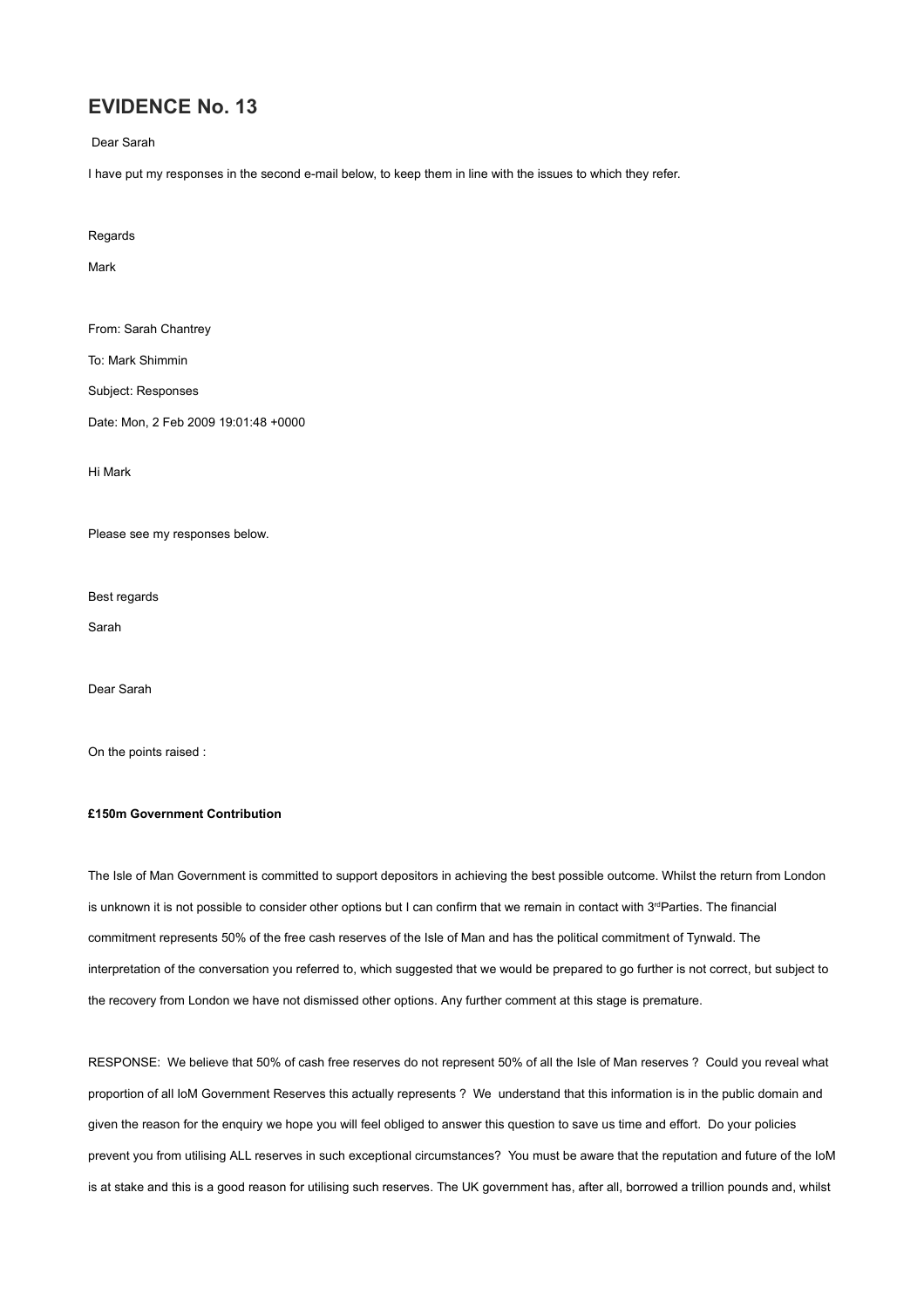we understand that borrowing is difficult, 50% of free reserves really doesn't meet the situation at hand.

RESPONSE :This is irrelevant. The money committed by the Isle of Man is in line with the liability for funding under the DCS.

We note that you have not dismissed other options. At what stage will you dismiss other options?

RESPONSE : We require clarity on the recovery of the monies from London and the outstanding UK Court Cases.

Your comment indicates that you expect some recovery from London. What proportion of the funds from London do you expect to recover. Assumptions on this subject will have been made in the design of the SoA. What are these assumptions?

RESPONSE : We have no confirmed return from the UK. The indicative return for the SOA is a balanced estimate not a prediction. Along with other estimates the amount from all sources could vary.

#### **Insurance Bonds**

John Spellman has met with the Insurance Companies and agreed to work through proposals with them on how this would apply to a revised Early Payment Scheme pending the Court decision on Scheme of Arrangement. We would anticipate providing clarity on this shortly and will be happy to ensure DAG is kept fully informed of the mechanics and application. The delay here is to ensure the complex financial arrangements that each Insurance Company has are adequately considered and catered for. Insurance Bondholders are not catered for under the DCS.

RESPONSE: Isle of Man regulated banks still appear to be using the DCS as a incentive for attracting business to the Isle of Man, yet by your words and actions, you are suggesting that this scheme would could and could not be activated appropriately. Is it sensible to allow this continue?

RESPONSE : This is incorrect. We are simply attempting to improve the position of depositors.

#### **Mark Shimmin**

I am the Chief Financial Officer of the Isle of Man Government responsible to the Treasury Minister. As line manager of John Spellman, he keeps me fully briefed and made aware of the conversations and developments surrounding KSFIOML.

RESPONSE: We understand that John Spellman is not a permanent Civil Servant and is on contract to the IoMG through Webster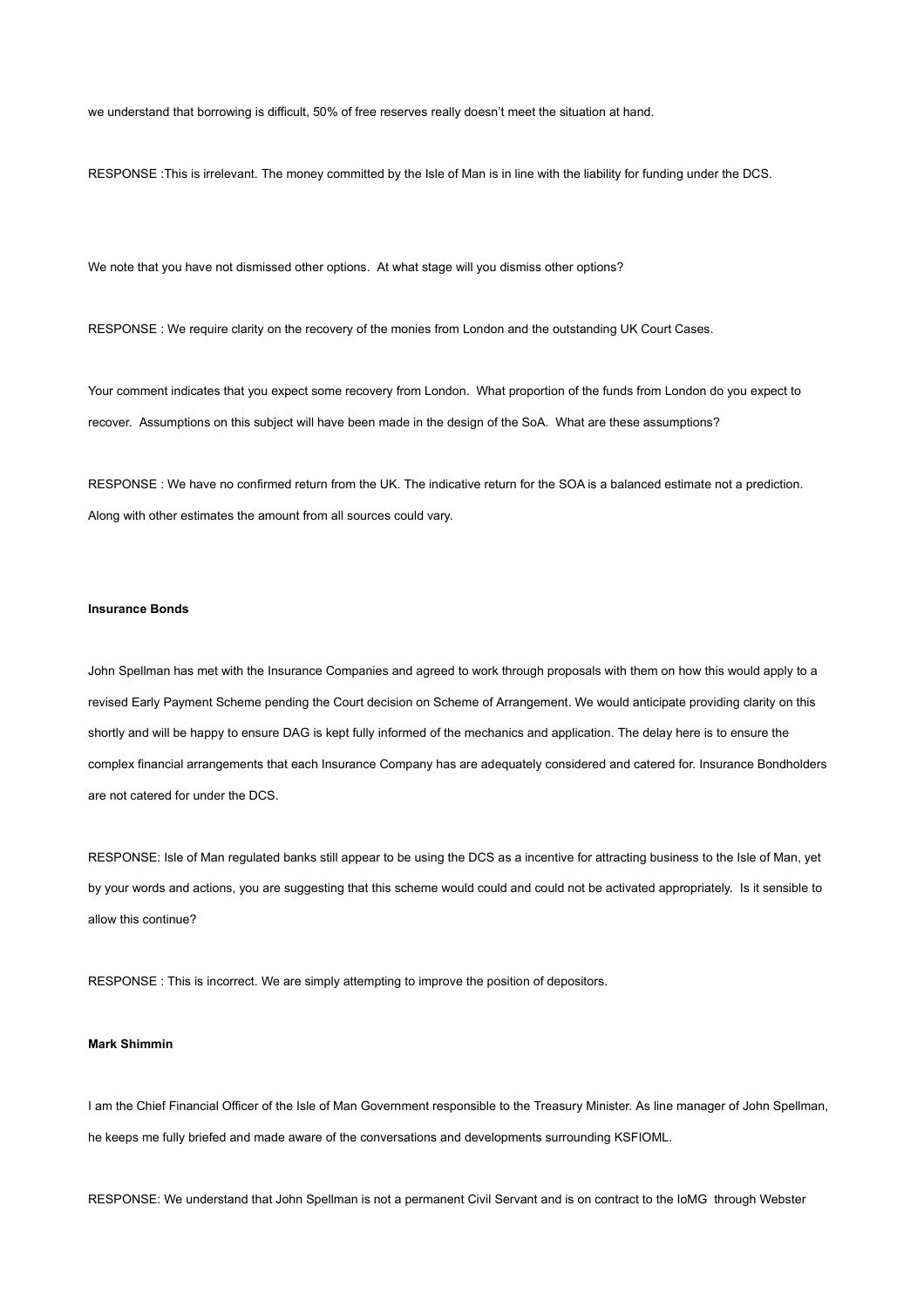Spellman Ltd. Would you please clarify his employment status. If John Spellman is not a full time Civil Servant then surely he is conflicted through his other business interests, especially his connections with the life companies in his capacity as a Director of Assureweb . If John Spellman is a contractor then we would question his accountability and your statement that you are his line manager since our understanding is that line management can only be applicable to employed staff, not contractors. Would you please indicate what experience you are relying on in employing John Spellman and Alix & partners to undertake such a vital task and more importantly to the issue at hand, the basis on which they are being remunerated. Would IoMG consider taking a second opinion from other experienced SOA professionals?

RESPONSE : Alix Partners and John Spellman's contract details are a matter between the Isle of Man Government and them. Both Alix Partners and John are accountable to myself for the work that they undertake. For the record, John has worked tirelessly on behalf of the depositors to ensure that they are supported as best as possible at all times. We support their services with appropriate legal advice and do not believe further professional expertise is necessary.

#### Legal costs

We requested when we met with John Spellman three weeks ago whether the IOMG would contribute towards our legal costs to enable us to adequately consider the SoA and it impl ic ations for depositors. He replied verbally that this may be possible and he would seek clarifcation from internal IOMG sources. We have yet to have confirmation on this issue and last Thursday John was contacted again and asked by email ' As per our discussions please can you confirm that the Isle Of Man Treasury will be following normal procedures and paying for depositors' legal advice surrounding the SoA proposals. ' He is yet to respond. Please can you confirm this issue for us since it is imperative that the IOMG and depositors are seen to have appropriate legal advice in order to consider this matter properly.

RESPONSE : This matter has been raised with the KSF Steering Committee. It is not normal procedure to pay for counterparties legal advice. After consideration it was agreed that the Isle of Man Government would not contribute towards your legal costs.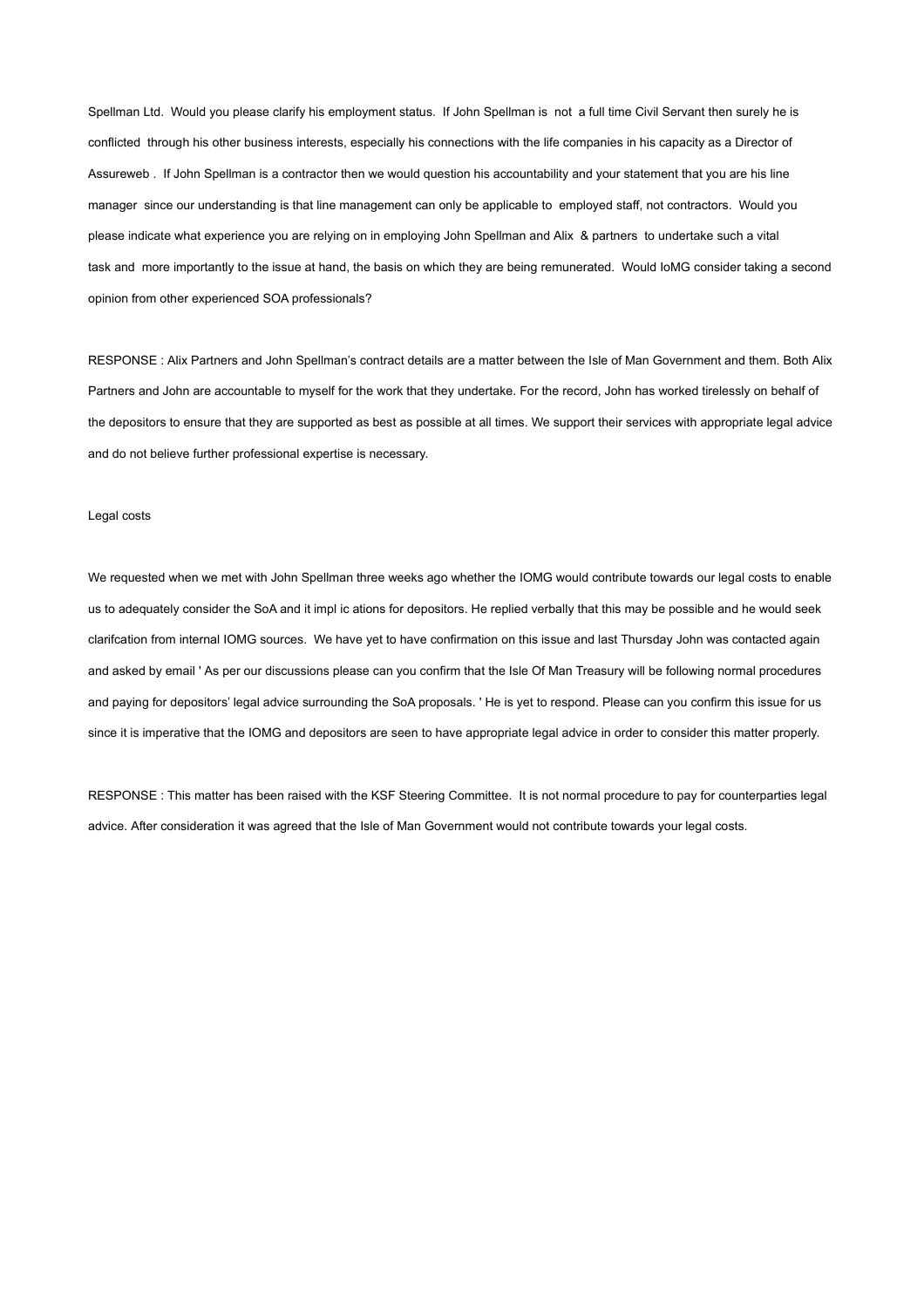**From:** Dubey, Shagun [mailto:sdubey@alixpartners.com] **Sent:** 17 March 2009 09:24 **To:** Spellman, John **Cc:** KSFIOM **Subject:** RE: KSF - Letters to the Chief Minister

John

I am drafting an email for Gordon's group I am assuming that we can still address them as a group rather than send to Gordon only to circulate. Have a think while i draft this.

Re Group 3 – I am afraid due to a heavy litigation tone to it, I was advised to do via lawyers. I had left it with Herbert Smith to organise a meeting with Edwin Coe and their clients. Not sure why this has been dragging on. I will today ask Mark Holligon to make the call. I want this started today.

#### Shagun

**From:** Spellman, John [mailto:John.Spellman@gov.im] **Sent:** 17 March 2009 09:03 **To:** Dubey, Shagun **Cc:** KSFIOM **Subject:** RE: KSF - Letters to the Chief Minister **Importance:** High

1) I am OK for most days except Thurs pm/Friday

2) Gordon's Group

Large Depositor Group

| xxx |
|-----|
| xxx |
| xxx |
| xxx |

xxx

xxx

xxx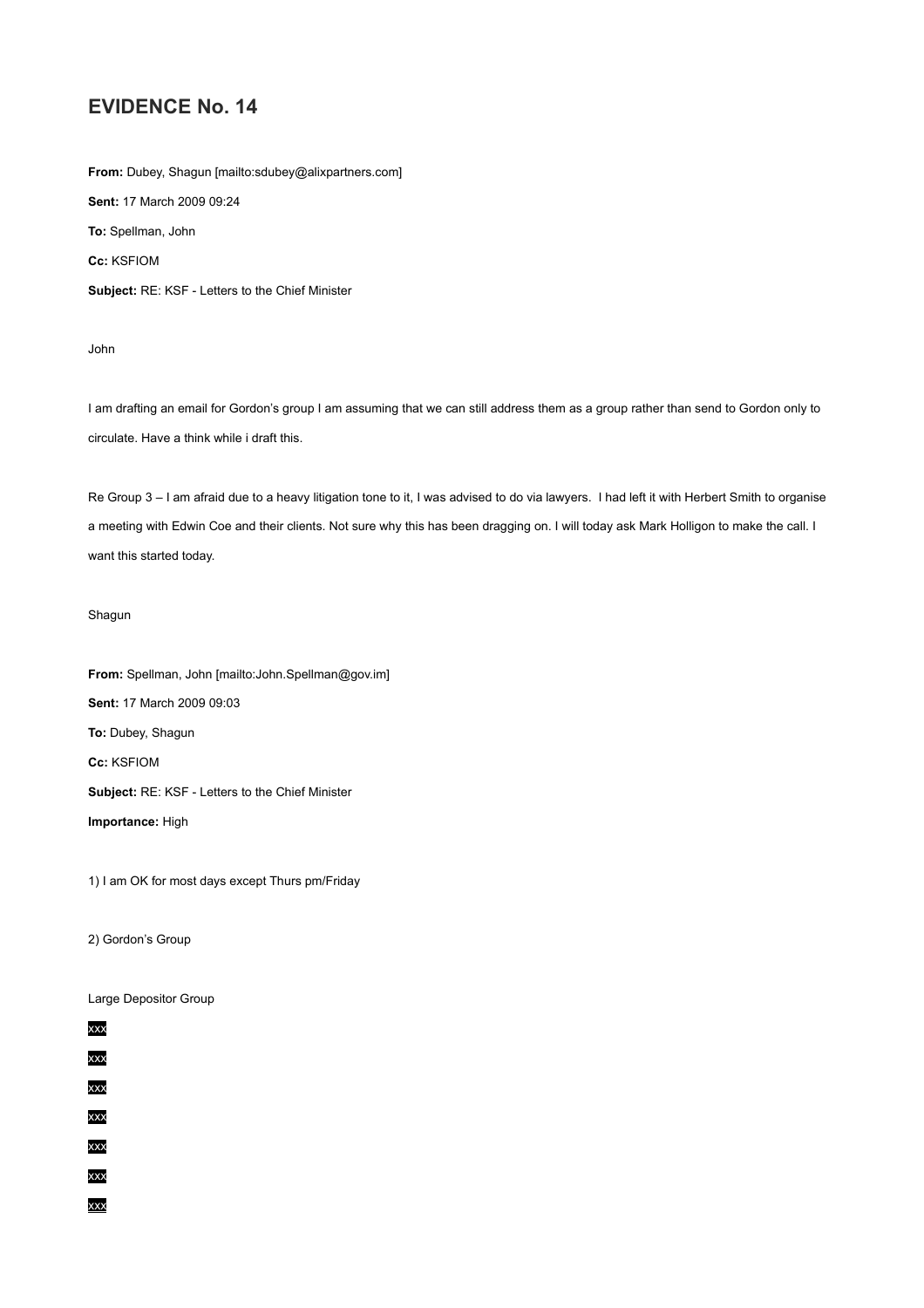some fragmentation between two groups

3) Difficult Group but key people named

DAG (hostile) Ziggy Sieczko; Ziggy but seems to have backed out Sarah Chantrey; very hostile, leader **xxx**; hostile, leader xxx; reasonable, leader xxx xxx xxx xxx xxx xxx xxx xxx xxx xxx Nick Campling; hostile, leader xxx; hostile, leader xxx xxx; the press woman that they keep referring to xxx xxx xxx xxx xxx xxx xxx

Regards

John Spellman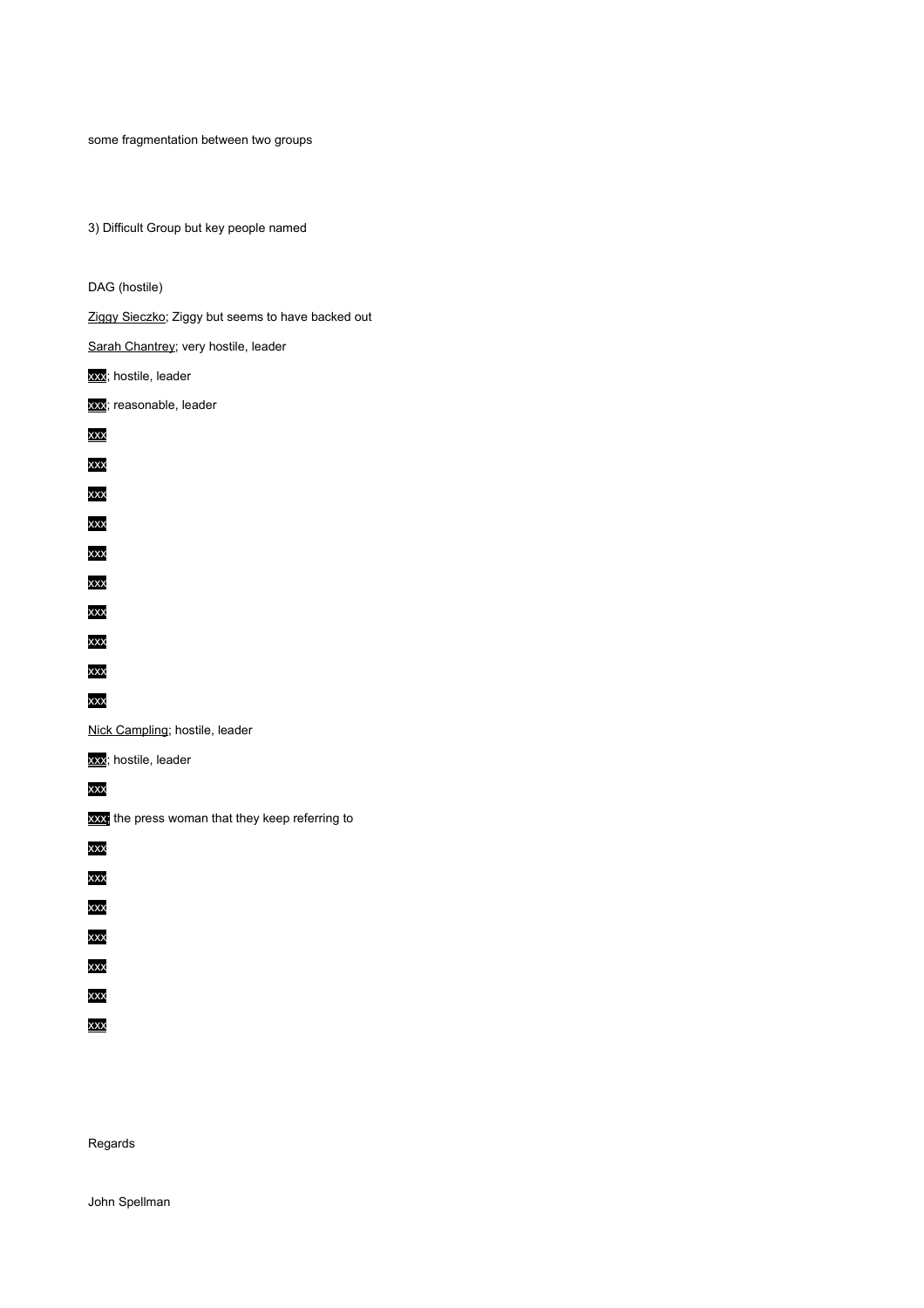Director

Financial Services Division

The Treasury, Isle of Man Government

**From:** Dubey, Shagun [mailto:sdubey@alixpartners.com] **Sent:** 16 March 2009 21:22 **To:** Spellman, John **Subject:** RE: KSF - Letters to the Chief Minister

John

Pls give me the email address of some of these people and also for Gordon Inglis so I can write to them as I cannot find this info. I will do some Q&As as agreed to circulate asap the Tynwald approval comes through. Let go for a meeting date that suits you in London for next week. Does the iom office in the City have a boardroom that we can use?

shagun

Shagun S. Dubey AlixPartners Limited London Tel: +44 7899 066926

**From:** Spellman, John <John.Spellman@gov.im> **Sent:** 16 March 2009 18:48

**To:** Dubey, Shagun <sdubey@alixpartners.com>

**Subject:** FW: KSF - Letters to the Chief Minister

I will respond to these but these are starting to increase re lack of direct comms hence my chat...

#### Regards

John Spellman

Director

Financial Services Division